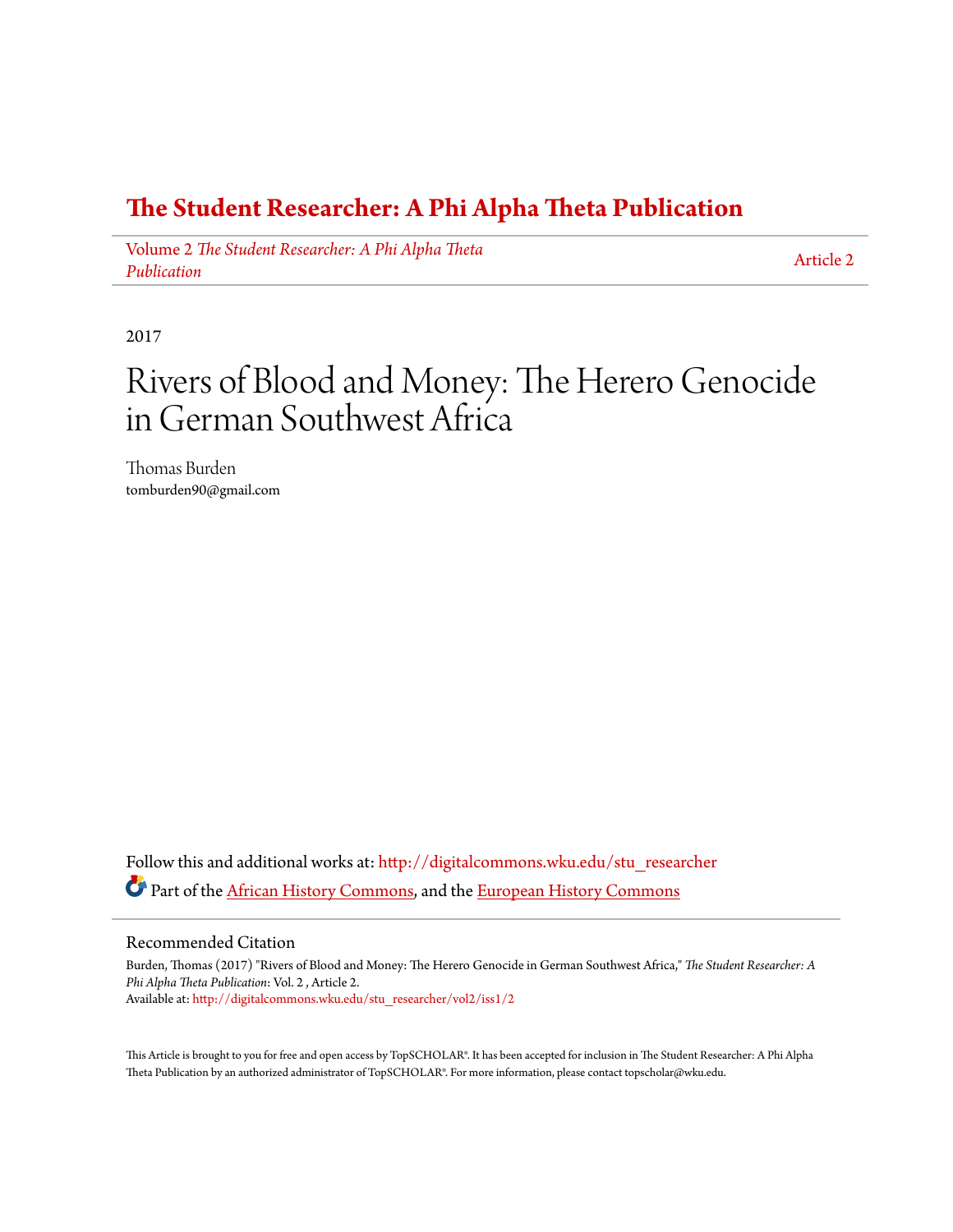# Rivers of Blood and Money:

## The Herero Genocide in German Southwest Africa

Thomas Burden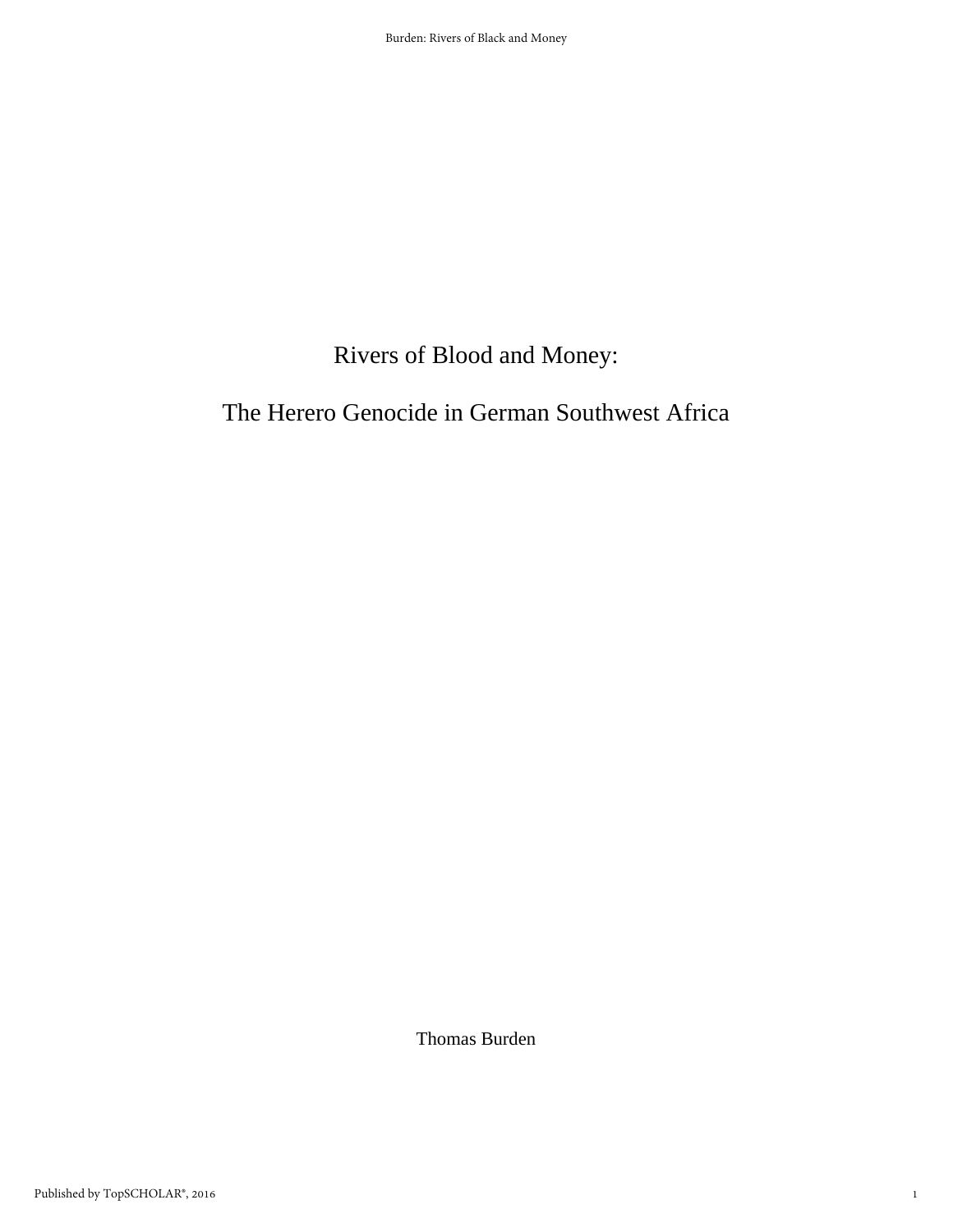### In Memory of Dr. Jack Thacker,

Whose words of encouragement on the quality of this paper lifted my spirit and reaffirmed my crumbling belief in my abilities as a student of history. Who taught me and generations of other students the meaning of being a historian and teacher, but above all else the need to truly love what you do.

Thank you sir.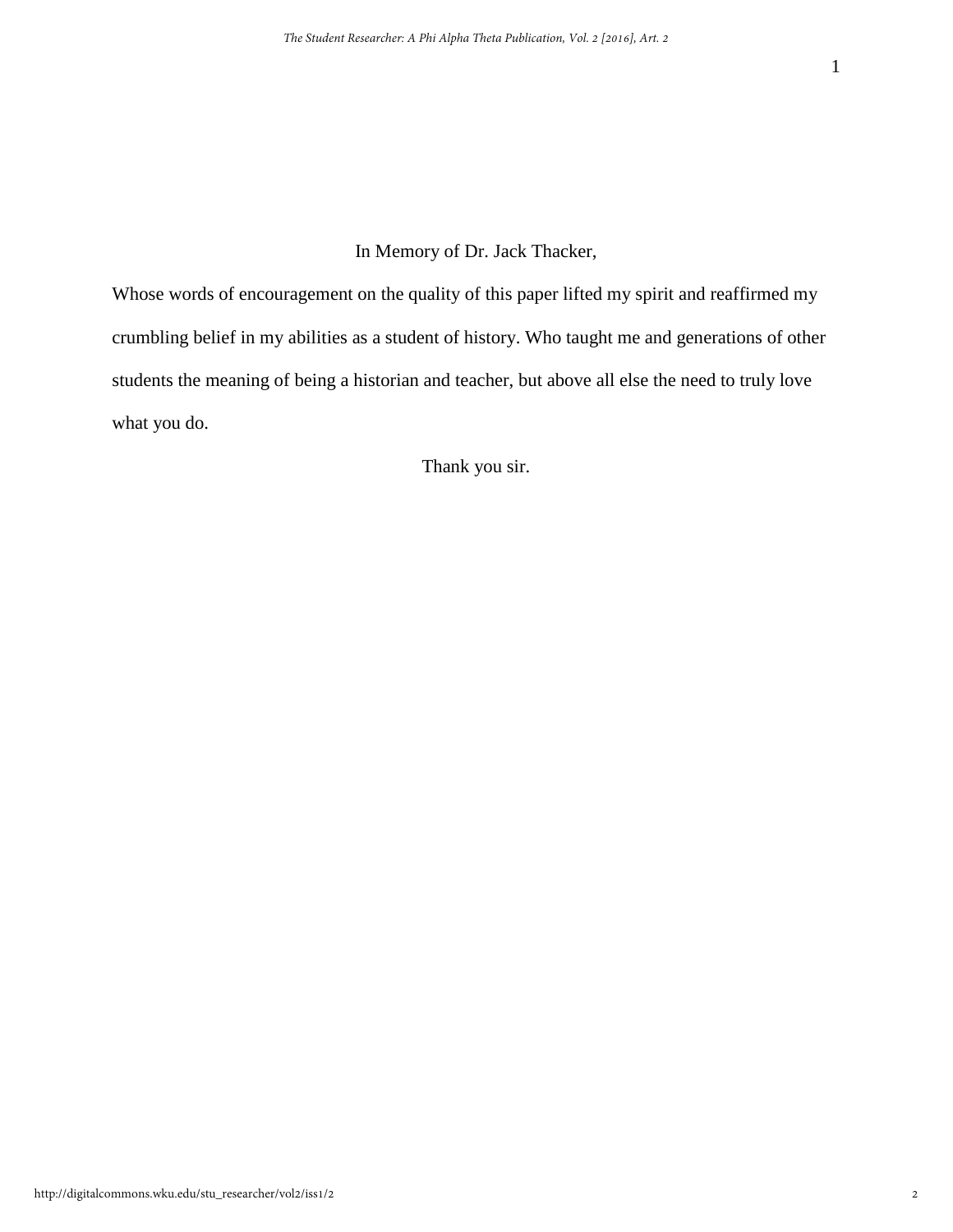$\mathcal{L}$ 

The history of African colonialism is filled with stories of atrocity perpetrated under the guise of cultural or racial superiority. The death of 32,000 civilians in British concentration camps during the Second Boer War, and the horrors perpetrated in the Belgian Congo are only two examples of the effects of European imperialism in Africa.<sup>1</sup> When the Herero people rebelled against the German colonial government in 1904, the *Schutztruppe* and colonial officials responded with a brutality that mirrored their fellow European colonizers. <sup>2</sup> However, unlike the other European powers, Imperial Germany cast their conflict with the Herero in terms of a racial struggle in which the vanquished would face extinction. Relying on decades of research by prominent German intellectuals, Imperial Germany used the tenets of social Darwinism and eugenics to justify European colonialism and the genocide of "inferior" races as a positive good.

Despite the obvious influences of the Herero genocide on Nazi policy, it is also an important part of the history of colonialism. Scholars like Helmut Pogge caution that seeing Southwest Africa as a precursor to Nazi tyranny ignores the importance of the Herero genocide to colonial studies.<sup>3</sup> While it is true that colonialism and Nazism are not directly correlated, they are linked by an ideology whose hallmarks included racist pseudo-science and the devaluation of human life. In short, German Southwest Africa should be studied both as an episode in the violent history of European colonialism, and as the forebear of the atrocities committed in WWII. This can only be accomplished by understanding what drove Imperial Germany to pursue its exterminatory policies toward the Herero. Understanding the origin of these concepts and

<sup>1</sup> David Olusoga and Casper W. Erichsen, *The Kaiser's Holocaust: Germany's Forgotten Genocide And The Colonial Roots of Nazism*, (London: Faber and Faber, 2010), 3.

<sup>2</sup> Olusoga and Erichsen, *Kaiser's Holocaust*, 8.

<sup>3</sup> Birthe Kundrus, "German Colonialism: Some Reflection On Reassesements, Specificities, And Constellations," in *German Colonialism: Race, The Holocaust, and Postwar Germany,* Edited by Volker Langbehn, and Mohammad Salama (New York: Columbia University Press, 2011), 38.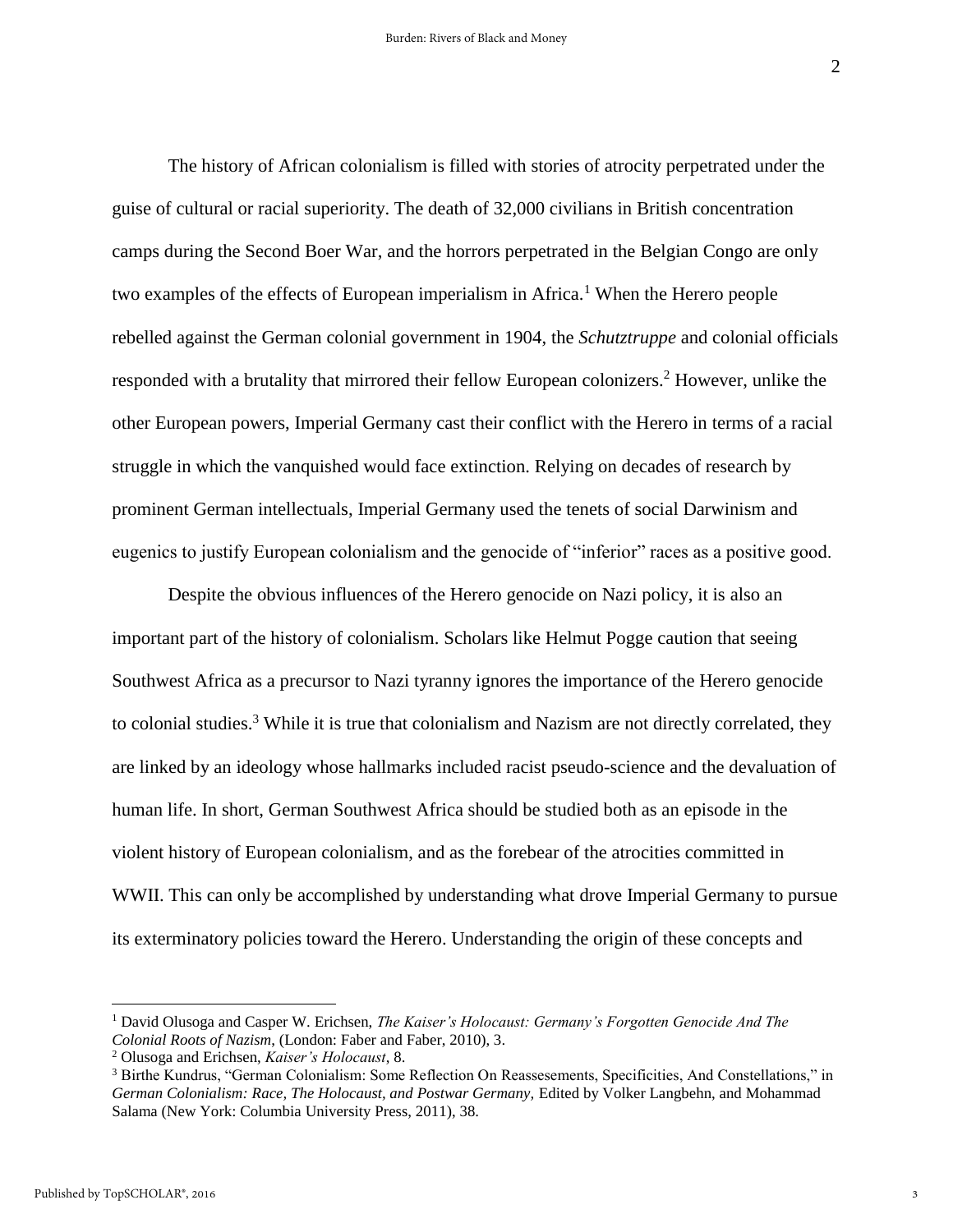their application in Southwest Africa accomplishes both of these goals.

#### I: German Lebensraum and the Herero Response

#### *"Lasting success a government can only win if the necessity is recognized for securing a people's Lebensraum and thus its own agricultural class."-Adolf Hitler.<sup>4</sup>*

In 1883 Heinrich Vogelsang, an explorer and agent of German trader Frederich Luderitz,, made landfall at Angra Pequena along the Southwestern African coast.<sup>5</sup> Vogelsang immediately began negotiations with the local Nama Chieftain, Joseph Fredericks, to establish Angra Pequena as a German territory and trading post.<sup>6</sup> This marked the beginning of German activity in Southwest Africa, and was part of a plan which Luderitz hoped would create new trade opportunities for Germany. Following the 1873 economic crash the dream of Luderitz and other German industrialists for economic expansion was threatened by instability. Fear of economic decline prompted Luderitz to attempt to persuade the German government to adopt a policy similar to the British colonial model, which included economic exploitation of natives enforced by a minimal military presence.<sup>7</sup> Chancellor Otto Von Bismarck refused to accede to Luderitzs' pleadings, reasoning that the cost of supporting colonial endeavors would far outweigh the benefits.<sup>8</sup>

Bismarck's refusal to finance German colonial expansion was opposed by industrialists, the Junkers, and by a majority of the German public due to growing fears of cultural decline. Prior to Unification Germany experienced a massive population boom, which combined with the growth

<sup>4</sup> Woodruff D. Smith. "Frederich Ratzel and the Origins of Lebensraum," *German Studies Review,* Vol. 3 No. 1, (Feb. 1980): 62.

<sup>5</sup> Olusoga and Erichsen, *Kaiser's Holocaust,* 29.

<sup>6</sup> Olusoga, and Erichsen, *Kaiser's Holocaust* 32.

<sup>7</sup> Ulrike Lidner, "German Colonialism And The British Neighbor in Africa Before 1914," in *German Colonialism: Race the Holocaust, and Postwar Germany,* Edited by Volker Langbehn and Mohammad Salama, (New York: Columbia University, 2011), 256.

<sup>8</sup> Olusoga and Erichsen, *Kaiser's Holocaust,* 33.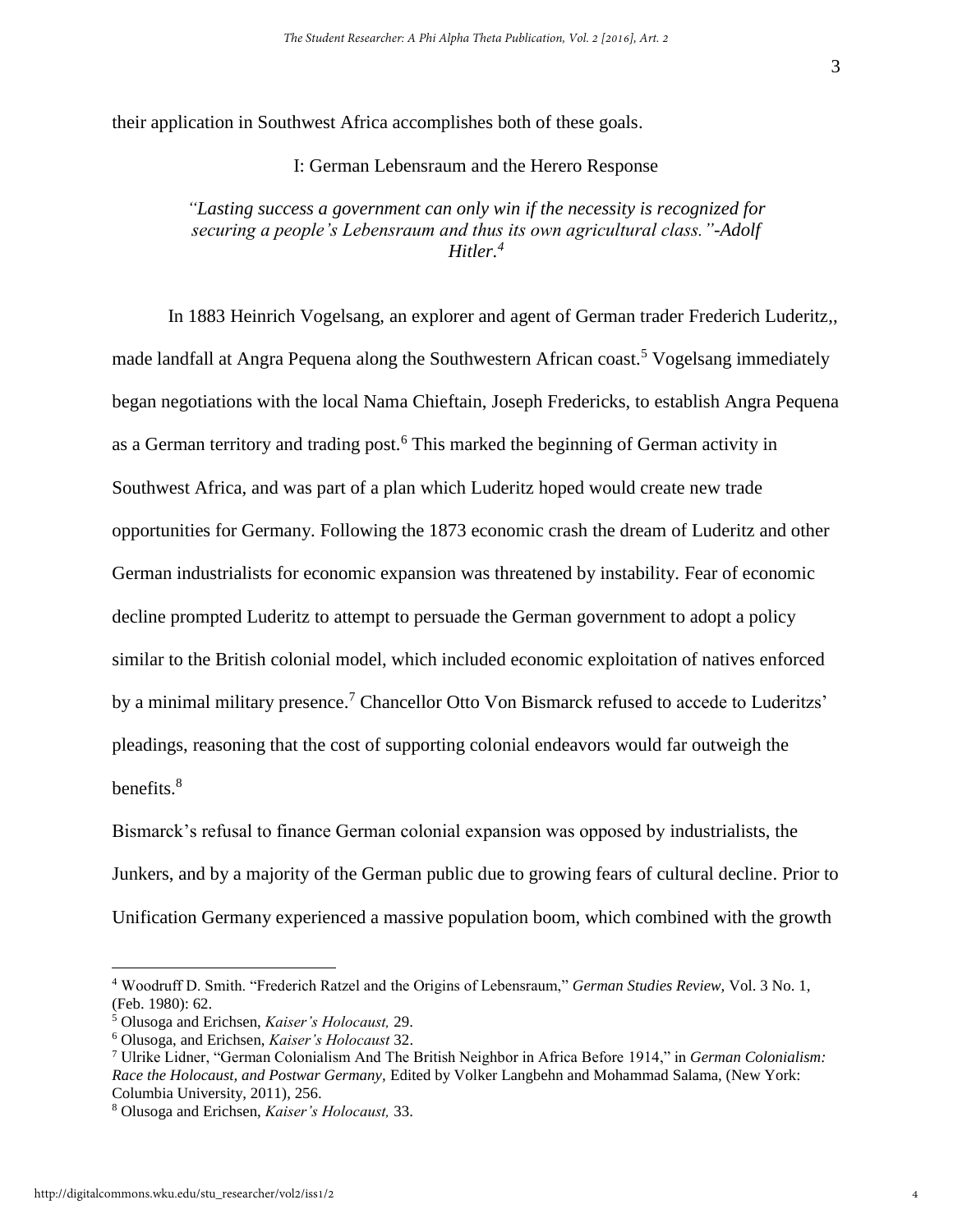of industrial city-centers to push millions of Germans to emigrate.<sup>9</sup> Seeing the rising tide of factory labor and the loss of German citizens, *Volkisch* theorists like Frederich Ratzel feared that Germany would lose its cultural vitality if industrialism and immigration were not circumscribed.<sup>10</sup> Ratzel argued that agrarianism was the only true life for Germans, and that new land, or *lebensraum*, was needed to offset the moral decay caused by industrialization.<sup>11</sup> Ratzel knew that finding German *lebensraum* would require conflict, which he believed was inevitable and beneficial for the *Volk*. However, Ratzel noted that conquest should only be engaged when the goal is to establish an agrarian society.<sup>12</sup> That Ratzel looked to Africa as the ideal locale for the *Volk* to regain its vitality is clear from his writing. In *Political Geography*, Ratzel reasoned that because Southwest Africa was the most populous colony it should become the first agrarian zone in the effort to revitalize German society.<sup>13</sup>

While Ratzel's views would eventually become part of Hitler's *Mein Kampf* thanks to the influence of his secretary Rudolf Hess, the German colonial government also shared Ratzel's views. Governor Theodor Leutwein, who assumed office in 1894, argued that the colonists wanted the Herero to rebel so they would have a pretext to deprive them of their land.<sup>14</sup> While expressing regret that the Herero labor supply would be diminished, Leutwein also lent credence to the colonists' ambitions when he argued that a show of force was needed to subjugate the

<sup>9</sup> Hartmut Pogge von Strandmann, "The Purpose of German Colonialism, or the Long Shadow of Bismarck's Colonial Policy," in *German Colonialism: Race, the Holocaust, and Postwar Germany,* Edited by Volker Langbehn and Mohammad Salama, (New ork: Columbia University Press, 2011), 195.

<sup>&</sup>lt;sup>10</sup> Richard Weikart, *From Darwin to Hitler: Evolutionary Ethics, Eugenics, and Racism in Germany, (New York:* Palgrave Macmillan, 2004), 194.

<sup>&</sup>lt;sup>11</sup> Smith "Ratzel and Lebensraum," 59.

<sup>12</sup> Smith, "Ratzel and Lebensraum," 54.

<sup>&</sup>lt;sup>13</sup> Benjamin Madley, "From Africa to Auschwitz: How German Southwest Africa Incubated Ideas and Methods Adopted and Developed By the Nazis in Eastern Europe," *European History Quarterly,* Vol. 35, No. 3 (2005): 433. <sup>14</sup> Lieutenant Thomas Leslie O'Reilly, "Chapter 6: Leutwein and the Protection Agreements," in *Report On the Natives of Southwest Africa and Their Treatment by Germany,* (Windhoek: Southwest Africa, Jan. 1918): 27.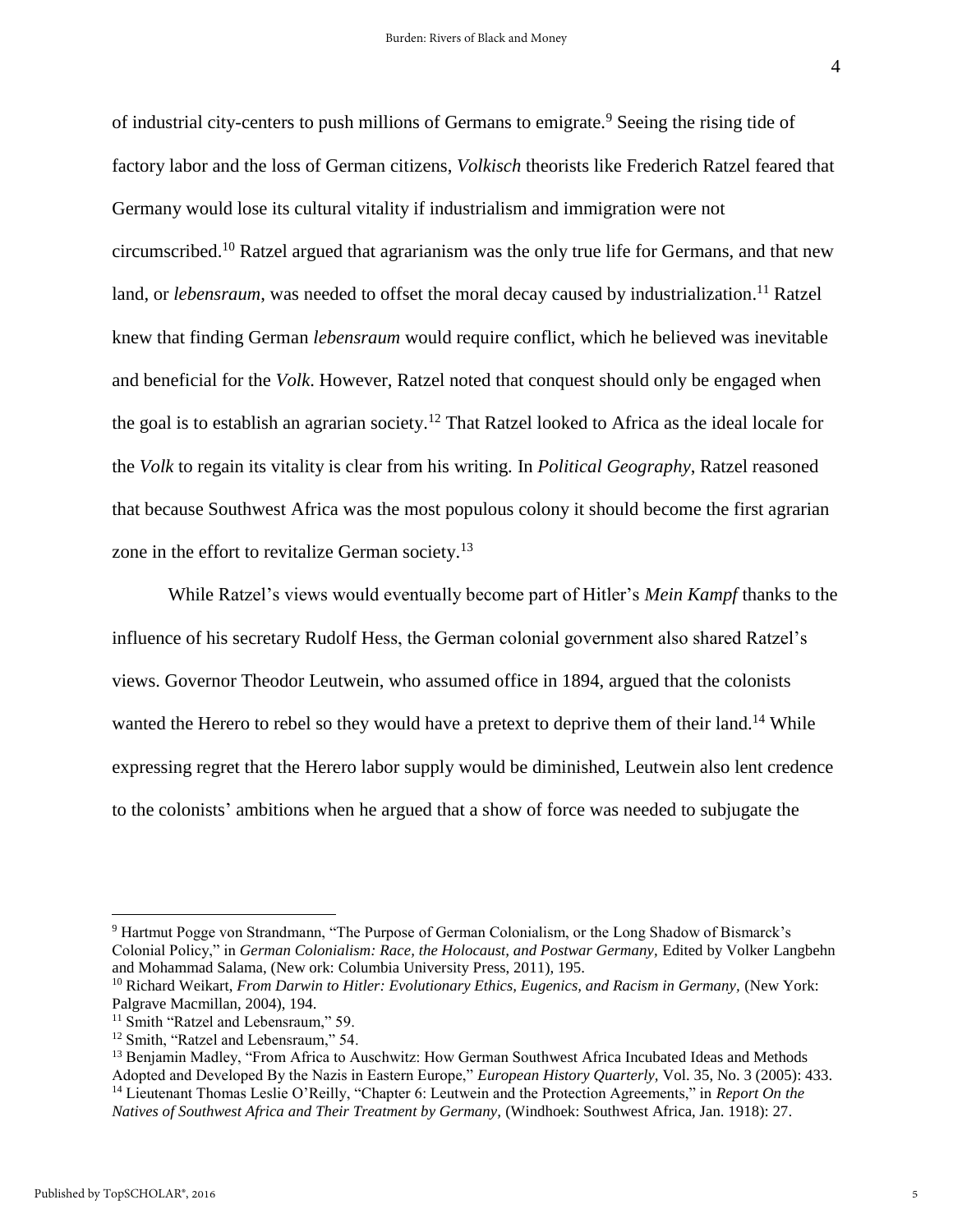Herero to German control of Southwest Africa.<sup>15</sup> In short, German land ownership, and the establishment of an agrarian community in Southwest Africa depended on the inevitable conflict that Ratzel theorized would occur.

In 1884 a show of military superiority was out of the question for the German colonists, as there were few troops in the colony.<sup>16</sup> In light of their numerical weakness, protection treaties were deemed a suitable means of gaining a foothold in Southwest Africa. Dr. Heinrich Goring, the father of future Nazi leader Hermann Goring, relied on the war between the Witbooi Nama and the Herero to force the fearful Maharero Tjamuaha, the Herero's paramount chieftain, to sign a protection treaty.<sup>17</sup> However, in 1885 Maharero Tjamuaha renounced the treaty and threatened Goring with death if he did not leave Herero territory immediately.<sup>18</sup> When Goring fled all hope for German colonization of Southwest Africa appeared to leave with him, but a power struggle in Herero leadership was about to occur. In 1890 Maherero Tjamuaha died, and by right his eldest Nephew, Nikodemus of the eastern Herero people, should have become paramount chieftain. However, Governor Leutwein managed to use his influence under the second German-Herero protection treaty to install Tjamuaha's youngest son, Samuel Maherero as the new paramount chieftain.<sup>19</sup>

Samuel Kariko, a survivor of the 1904-1907 genocide, informed the British that Samuel Maharero was an alcoholic, and that Leutwein used this weakness to force him to sign away Herero land for use by the German colonists.<sup>20</sup> By 1900, the 1200 German settlers who lived in

<sup>15</sup> O'Reilly "Leutwein and the Protection Agreements," 32.

<sup>16</sup> Olusoga and Erichsen, *Kaiser's Holocaust,* 47.

<sup>17</sup> Lieutenant Thomas O'Reilly, "Chapter 2: First Acquisitions of Land," in *Report On the Natives of Southwest Africa and Their Treatment by Germany,* (Windhoek: Southwest Africa, Jan. 1918): 15. <sup>18</sup> O'Reilly, "First Acquisitions of Land," 16.

<sup>19</sup> Lieutenant Thomas O'Reilly, "Chapter 8: The Hereros of Southwest Africa," in *Report On the Natives of Southwest Africa and Their Treatment by Germany, (*Windhoek: Southwest Africa, Jan. 1918*):* 42.

<sup>20</sup> Dr. Felix Meyer, "Chapter 8: The Herero of Southwest Africa," in: Lieutenant Thomas O'Reilly's *Report On the Natives of Southwest Africa and Their Treatment by Germany, (*Windhoek: Southwest Africa, Jan. 1918*)*: 43-44.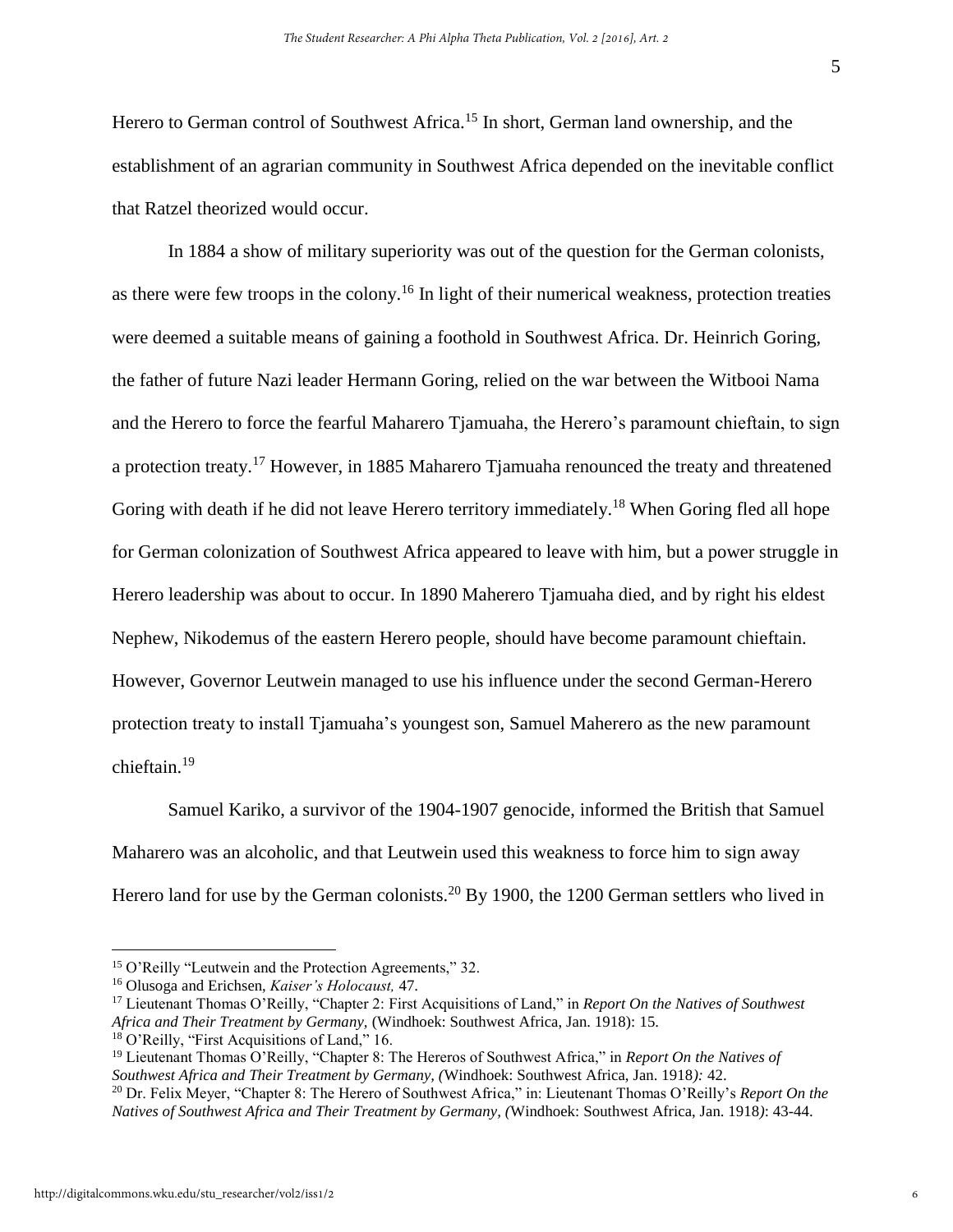Southwest Africa had ample land to use for their farms, which Ratzel and German officials at home deemed necessary for the survival of the *Volk*. Though he was effectively a puppet of the German colonial government, Maharero came to regret his actions. Samuel Kariko, recounted a conversation when a sober Maharero, expressed his frustration with the loss of Herero land, but conceded that he was under Leutwein's thumb and could do nothing.<sup>21</sup> Using protection treaties that they never planned to honor, and manipulation of the Herero leadership, the German colonists gained the *lebensraum* that they could not seize through force, at least for the moment.

Once the Herero conceded their right to land ownership the colonial government next sought to remove their economic independence. The Herero culture depended heavily upon cattle, which acted as their primary food supply, source of income, and were used in religious ceremonies. <sup>22</sup> The economic disenfranchisement of the Herero began in the 1890s when the German colonists forced the Herero to trade their cattle for consumer goods. For instance, Samuel Kutako recounts how an unnamed German colonist forced him to trade one of his cows for a pair of corded pants.<sup>23</sup> When cattle could not be procured through unfair trade the Germans resorted to confiscation for alleged trespasses on their land. When one unnamed Herero attempted to retrieve his cattle the German farmer who seized them demanded he trade two of his sacred cows in return. $^{24}$ 

The German government turned a deaf ear to the Herero's request for mediation in the seizure of their cattle. To the Germans it was natural that the Herero, as their subjects, grant

 $21$  Hosea Mungunda, "Chapter 12: The Value Set On Native Life By The Germans," in Lieutenant Thomas O'Reilly's *Report On the Natives of Southwest Africa and Their Treatment by Germany, (*Windhoek: Southwest Africa, Jan. 1918*):*52.

<sup>22</sup> Olusoga and Erichsen, *Kaiser's Holocaust,* 109.

<sup>&</sup>lt;sup>23</sup> Samuel Kutako, "Chapter 11: Gradual Appropriation of Herero Land, and Violation of Herero Customs," in *Report On the Natives of Southwest Africa and Their Treatment by Germany, (*Windhoek: Southwest Africa, Jan. 1918*):*49.

<sup>24</sup> Olusoga and Erichsen, *Kaiser's Holocaust,* 111.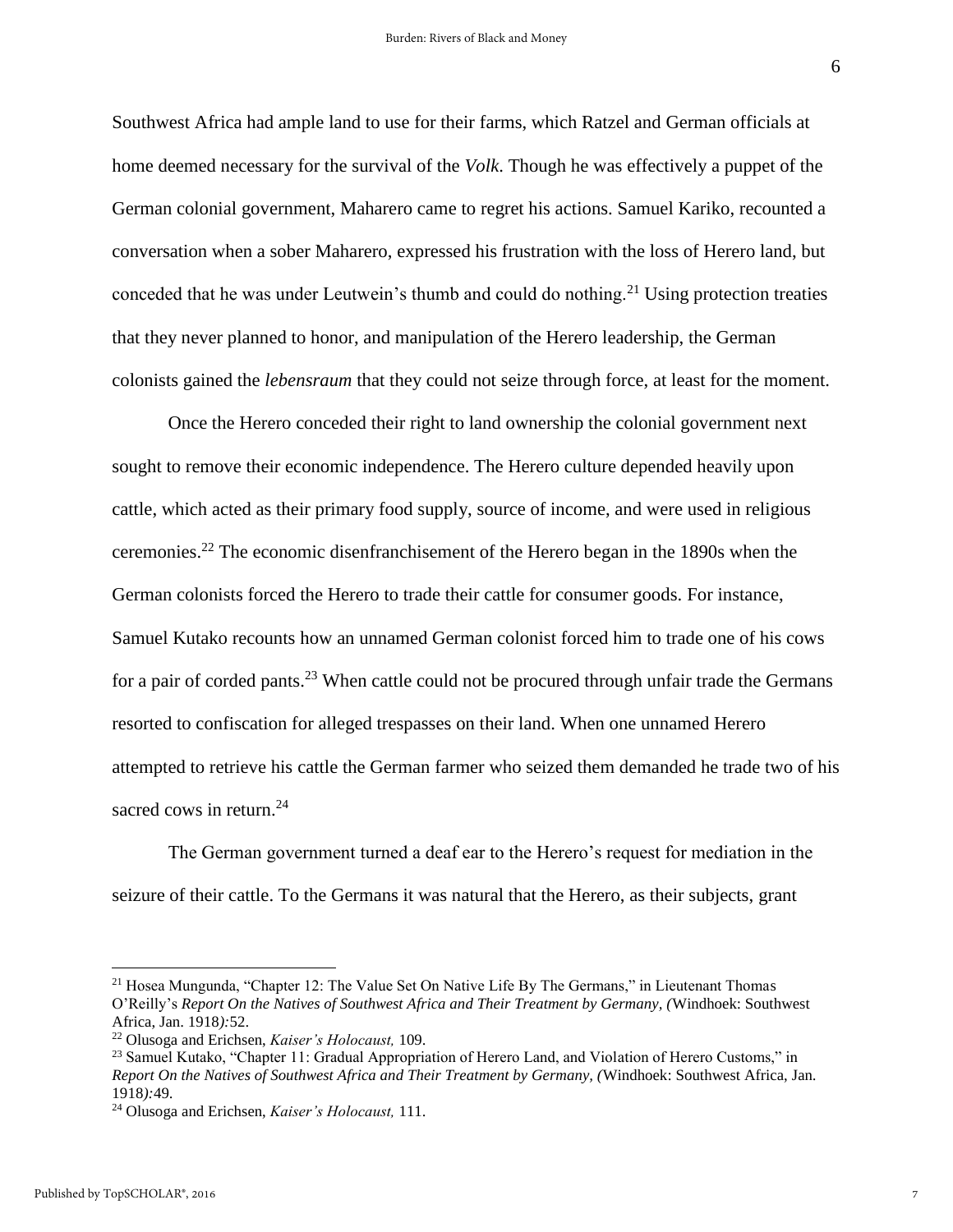whatever concessions deemed necessary to the *Volk*. The German colonists adopted the view of the Herero's racial inferiority by looking to their race scientists. Since, as Wilhelm Schallmayer argued, self-preservation was essential to the survival of the stronger, it was essential that the Germans take what they wanted from the allegedly inferior Herero.<sup>25</sup> While the German colonial government believed that the Herero should remain subservient, this did not mean that they were not aware of the dangers of their actions. The 80,000 Herero still vastly outnumbered the 1200 colonists who settled in Southwest Africa, whose firepower and military presence remained negligible. But just as with the protection treaties, the German colonial government continued to rely on the mediating influence of Samuel Maharero to prevent his people from taking action.

When hostilities commenced on January 12th 1904 European and American media outlets covered the conflict extensively. By the spring of 1904 newspapers like the *L.A. Times*  began to issue reports that placed land and cattle seizures as the catalyst for the Herero to rebel.<sup>26</sup> The loss of cattle was also an important factor according to the November 18<sup>th</sup> edition of *The Dominion*, which noted that the Herero, who had possessed 90,000 head of cattle in 1897, had less than  $45,000$  in  $1902<sup>27</sup>$  Both of these problems were exacerbated in 1897 when a disease called the *rinderpest* wiped out entire herds of Herero cattle, forcing many to become servants for the German colonists.<sup>28</sup> While foreign observers were right to view economic disenfranchisement as motivating factors, it was the violation of the Herero's basic human rights that finally pushed Samuel Maharero to rebel.

Louisa Kamana, the daughter of Omaruru Herero Under-Chief Kamana, became a

<sup>25</sup> Weikart, *From Darwin to Hitler*, 29.

<sup>&</sup>lt;sup>26</sup> "Traders to Blame: Cause of the Herero Uprising Rapacity of Germans who Bled Natives Until They Rebelled," Los Angeles Times March 25<sup>th</sup> 1904: 4.

<sup>27</sup> "German Misrule in Africa: British Official Report, A Damning Indictment," *Dominion*, Vol. 12 Issue 48, Nov. 1918: 3.

<sup>28</sup> Olusoga and Erichsen, *Kaiser's Holocaust,* 100.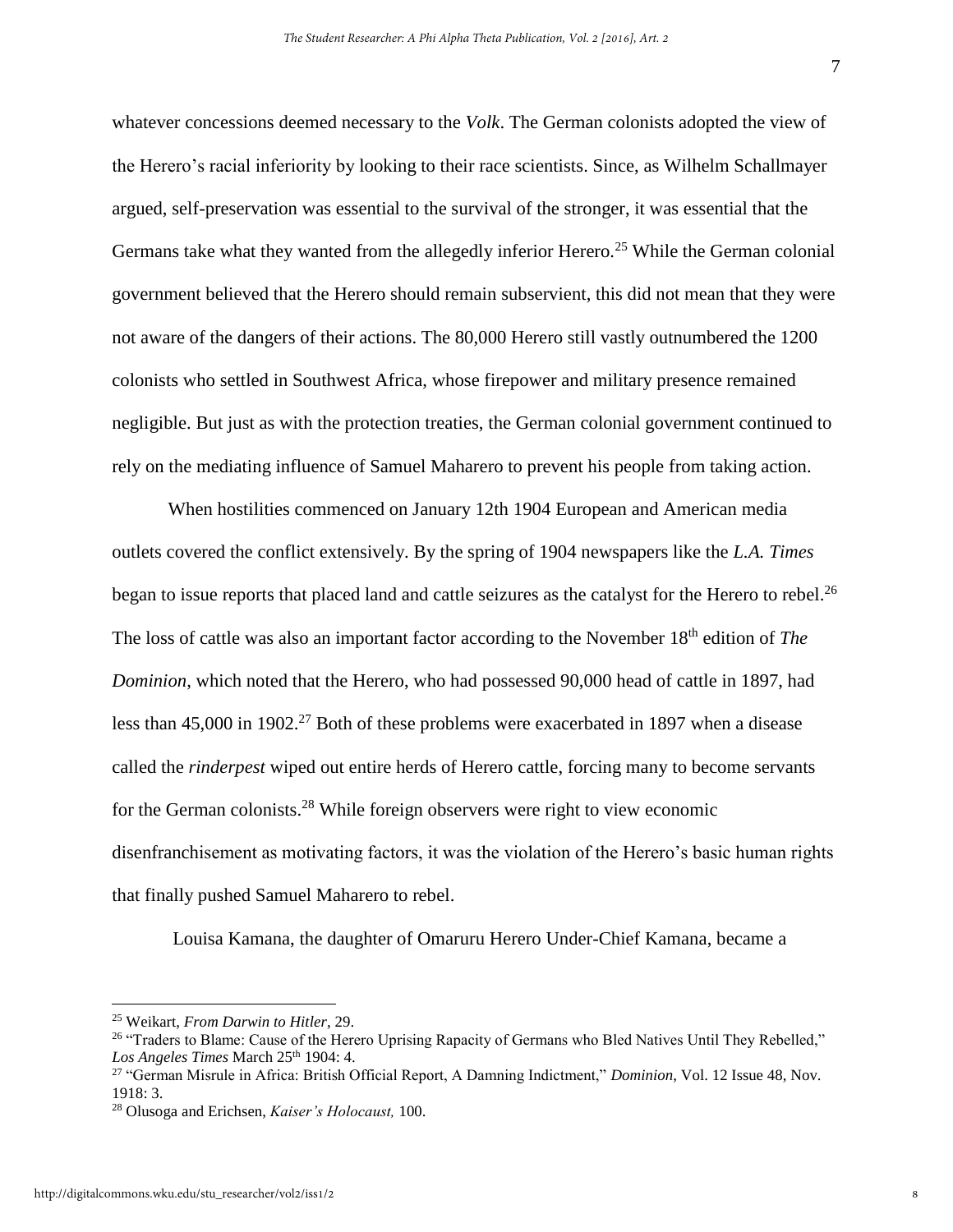symbolic representation of German abuses, and proved to be the breaking point for the Herero. Louisa's husband, Barmenius Zerua, stated that a German colonist, named Dietrich, shot his wife while she slept in a covered wagon with their newborn infant.<sup>29</sup> Zerua goes on to state that the Herero believed that Dietrich had attempted to rape Louisa while she slept with her infant son.<sup>30</sup> Rape and other forms of violent assault had increased once the Herero were forced into servitude by the *rinderpest,* and the response of the colonial courts was minimal. As Lieutenant O'Reilly, author of the British "bluebook" on German atrocities in Southwest Africa noted, the few cases where German men were tried for rape or murder rarely yielded serious punishment. Dietrich was sentenced to 3-5 years imprisonment for murdering Louisa, which was commuted after eleven months.<sup>31</sup> This light sentence for the murder of a Herero Under-Chief's daughter ensured tension created by years of abuse finally boiled over.<sup>32</sup>

Cases where German colonists were tried for the beating death of their Herero servants were also treated leniently. As in the other cases of violent crimes, the court was loath to sentence the perpetrator to more than three years imprisonment, which was often commuted after less than a year.<sup>33</sup> In contrast, Herero who retaliated against the abuse of their employers, or defended their wives from assault received much harsher punishments, with flogging and death being most common.<sup>34</sup> Commenting on the Herero's outrage over the flogging death of a servant, Governor Leutwein argued that the Herero did not understand the difference between murder,

<sup>29</sup> Barmenius Zerua, "The Value Set on Native Life By The Germans," in Lieutenant Thomas O'Reilly's *Report On the Natives of Southwest Africa and Their Treatment by Germany, (*Windhoek: Southwest Africa, Jan. 1918*)*: 54 <sup>30</sup>Zerua, "The Value Set on Native Life," 55.

<sup>31</sup> Daniel Kariko, "Chapter 12: The Value Set on Native Life By The Germans," in Lieutenant Thomas O'Reilly's *Report On the Natives of Southwest Africa and Their Treatment by Germany, (*Windhoek: Southwest Africa, Jan. 1918*)*: 53.

<sup>&</sup>lt;sup>32</sup> "Alleged Brutality of German Settlers," *Grey River Argus*, May 30<sup>th</sup> 1904: pg. 4.

<sup>&</sup>lt;sup>33</sup> Kariko, "The Value Set on Native Life By the Germans," 54.

<sup>34</sup> Olusoga and Erichsen, *Kaiser's Holocaust,* 117.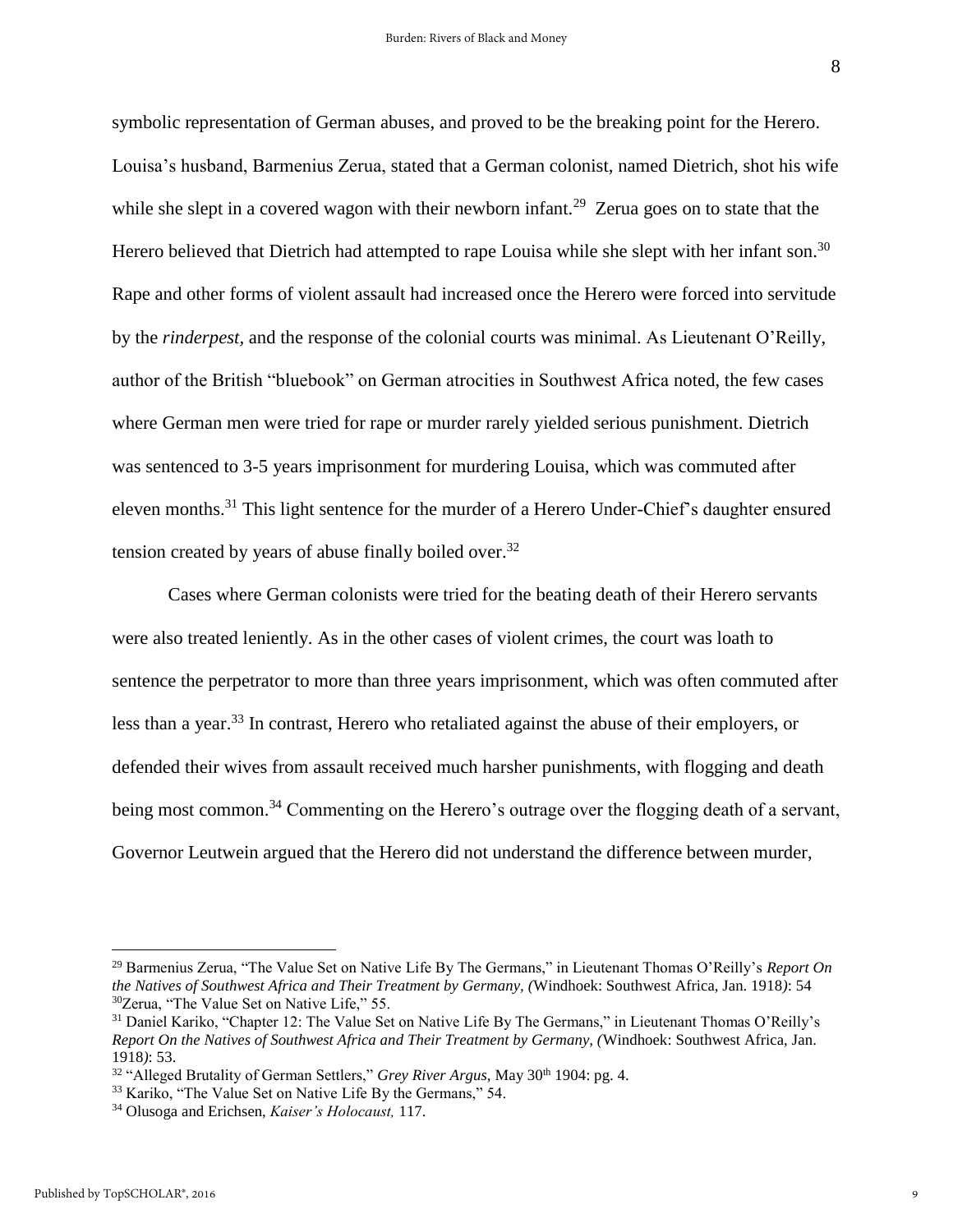and death as a result of justified punishment.<sup>35</sup> For Leutwein and his fellow Germans, death as a result of the Herero's failure to meet their employers' expectations was not murder, it was simply a natural part of the colonial system in which they lived. Captain Maximilian Bayer's comments after the Herero genocide are even more draconian: "the law of nature allows only the strong to have continuity, while the weak disappear from the earth."<sup>36</sup> For the Germans, the Herero's only living purpose was as a labor source, and when they no longer performed that service their lives ceased to matter.<sup>37</sup>

After years of abuse, of having their land and economic independence taken from them, the Herero finally rebelled in January 1904. Like the rebellions faced by their colonial adversaries, the German colonists could have avoided bloodshed if they recognized the basic humanity of the Herero. Instead, they adhered to the ideas of *Volkisch* and Social Darwinian theorists and refused to recognize their own fallibility. By the summer of 1904 the German colonists would drop their assertions of civility, reasoning that the Herero's employment of barbarism justified their own descent into brutality. In a speech before the Reichstag in October 1904, Hermann Paasche argued that the Herero were merely "laboring animals" who could be disposed of at will.<sup>38</sup> Now that their colonial subjects rebelled Imperial Germany could engage in the "great racial struggle" that the German intelligentsia considered key to human evolution, and the superiority of the *Volk*. The systemic murder of the Herero would grant Germany crucial *lebensraum*, and remove the blight of an inferior race whose very existence threatened evolutionary progress.<sup>39</sup>

<sup>35</sup> Theodor Leutwein, "Chapter 12: The Value Set on Native Lives By Germans," in Lieutenant Thomas O'Reilly's *Report On the Natives of Southwest Africa and Their Treatment by Germany, (*Windhoek: Southwest Africa, Jan. 1918*)*: 53.

<sup>36</sup> Madley, "From Africa to Auschwitz," 436.

<sup>37</sup> Weikart, *From Darwin to Hitler*, 184.

<sup>38</sup> Madley, "From Africa to Auschwitz", 443.

<sup>39</sup> Weikart, *From Darwin to Hitler,* 197.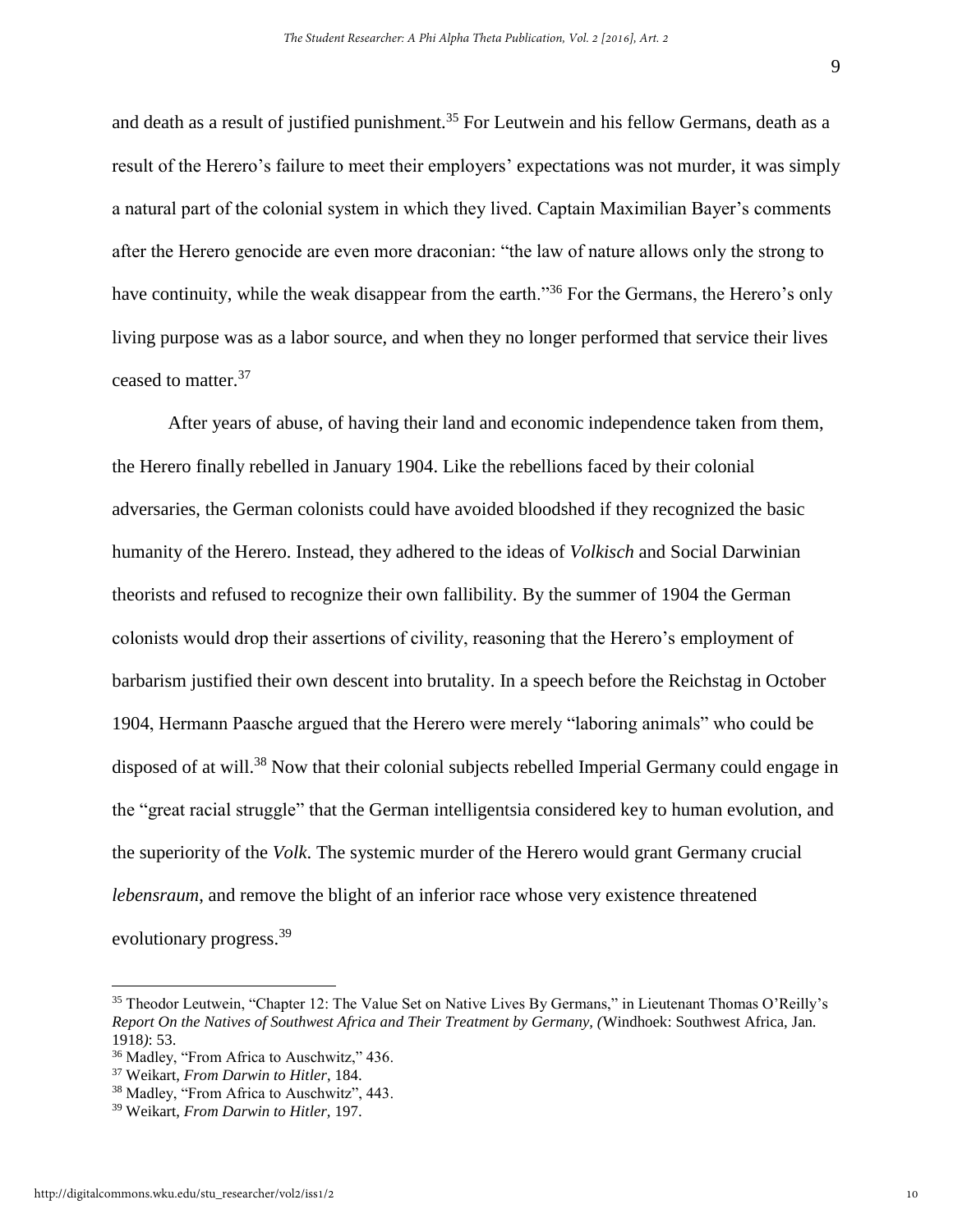#### II: The Great Evolutionary Struggle

*"My intimate knowledge of many Central African tribes has everywhere convinced me that the Negro does not respect treaties, but only brute force."- Franz Otto Von Trotha.<sup>40</sup>*

On January 12<sup>th</sup> 1904 the German-Herero settlement at Okhandja was engulfed in gunfire and confusion. Lieutenant Ralph Zurn erroneously interpreted the arrival of one hundred Herero horsemen as the beginning of a planned rebellion.<sup>41</sup> In reality the Herero came to Okhandja seeking Samuel Maherero's mediation in an inheritance dispute, not to attack the German settlement.<sup>42</sup> This unfounded fear prompted the German colonists to flee to the local *Schutztruppe* fortress, and within hours shots rang out, announcing the beginning of the Herero rebellion. There are no records stating who opened fire first, but as Dr. Arendt argued in the Reichstag, the suppression of the rebellion outweigh the facts surrounding what prompted it.<sup>43</sup> Now the German colonists were free to justify seizing all Herero lands, and more importantly, had a pretext to unleash a violent campaign which would culminate in the first genocide of the twentieth century.

Immediately the German press began to issue propaganda designed to perpetuate the notion of Herero barbarism. Reprinting an article appearing in *The Associated Press*, the January 27th 1904 edition of the *L.A Times* noted that the Herero savagely burned and dismembered German settlers.<sup>44</sup> The American and British press latched onto the false reports of the German

<sup>40</sup> Jan Bart-Gewald, "The Great General of the Kaiser," *Botswana Notes and Records,* Vol. 26 (1994): 69.

<sup>41</sup> Olusoga and Erichsen, *Kaiser's Holocaust*, 126.

<sup>42</sup> Olusoga and Erichsen, *Kaiser's Holocaust*, 127.

<sup>&</sup>lt;sup>43</sup> "Germans Beaten Off: Herero Inflict Heaviest Losses Of Campaign," *The Washington Post*, March 20<sup>th</sup> 1904: 3

<sup>&</sup>lt;sup>44</sup> "Savages Burn Germans Alive," *Los Angeles Times*, Jan. 27<sup>th</sup> 1904: pg. 4.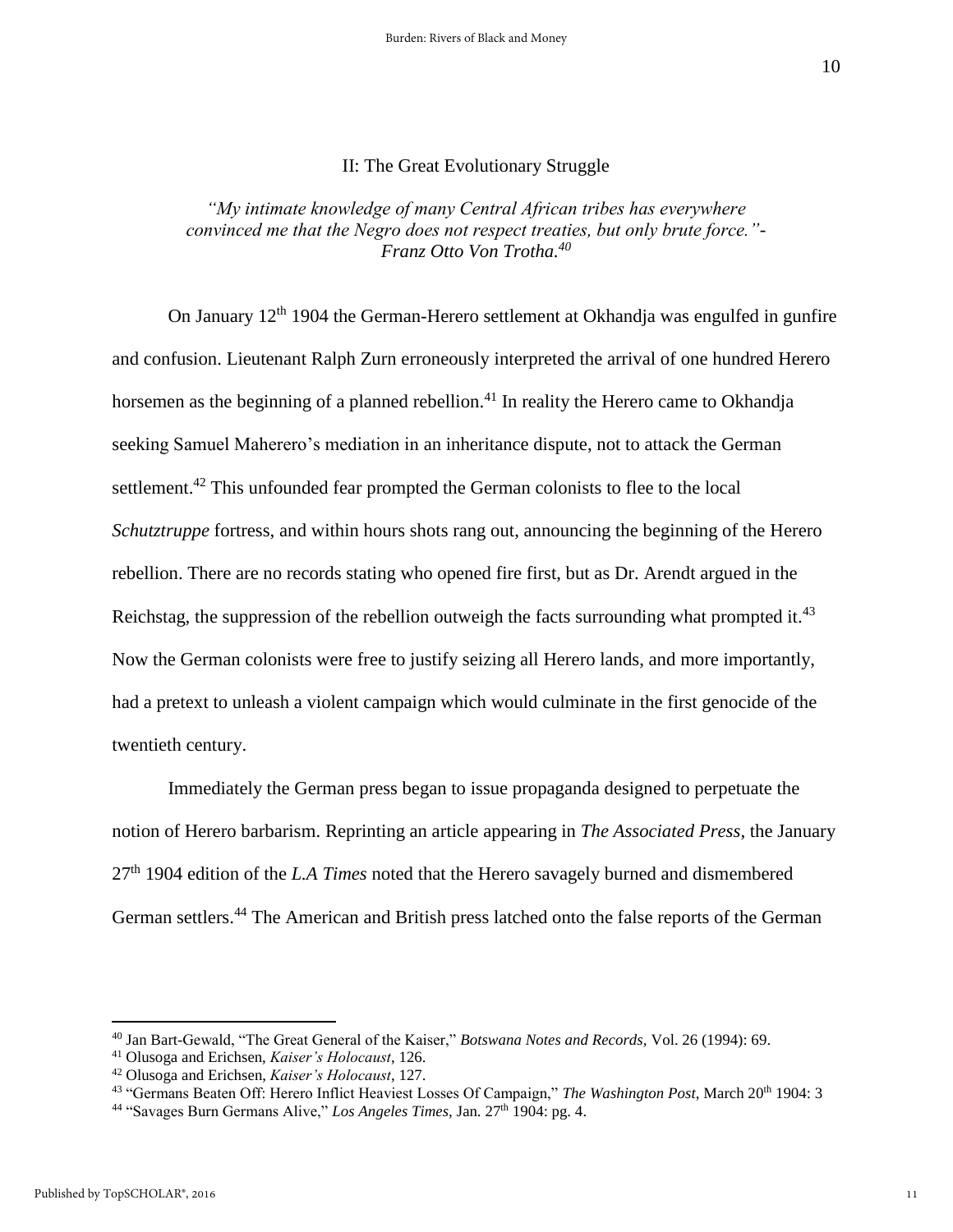government, which also included alleged Herero assaults on German women.<sup>45</sup> This helped perpetuate the myth that Germany was engaged in a just struggle for survival. In truth, Samuel Maharero had mandated that German women and children not be attacked, as it was only German soldiers, and men who could become soldiers, who were a threat.<sup>46</sup> Moreover, the only German male civilians who were attacked were those who had been exonerated by the courts for raping Herero women.<sup>47</sup>

These and other facts were ignored by the German colonial government, who never believed that the Herero were civilized. This stereotypical view was carried by other colonial powers, including Britain and France, however, these powers made at least token attempts to "Europeanize" their subjects. For the German settlers, improving the Herero was impossible, and they looked to the arguments of scientists like Ernst Haeckel and August Forel, who argued that only Europeans were capable of civilization, as justification. <sup>48</sup> Moreover, according to Social Darwinist Alfred Kirchoff, non-European races were incapable of culture, and animated by an immoral spirit which made them innately criminal.<sup>49</sup> Ludwig Zu Reventlow expounded this belief in the Reichstag when he questioned the basic humanity of the Herero, arguing that their actions made them "mere beasts."<sup>50</sup> Using the concepts of race science, the German colonial government cast themselves as the agents of cultural progress, and the Herero as a savage race whose extinction would only benefit humanity.

Kaiser Wilhelm II also adhered to these pseudo-scientific beliefs, as indicated by his

<sup>45</sup> "Herero Slay Many Germans: Troops Defeated in Southwest Africa in Engagement With Native Tribes, Seven Officers Killed," *Chicago Tribune*, March 20<sup>th</sup> 1904: pg. 13.

<sup>46</sup> Daniel Kariko, "Chapter 13: The Outbreak of the Herero Rising and the Humanity of the Herero," in Lieutenant Thomas O'Reilly's *Report On the Natives of Southwest Africa and Their Treatment by Germany, (*Windhoek: Southwest Africa, Jan. 1918*)*: 56.

<sup>47</sup> Olusoga and Erichsen, *Kaiser's Holocaust*, 121.

<sup>48</sup> Weikart, *From Darwin to Hitler*, 160.

<sup>49</sup> Weikart, *From Darwin to Hitler*, 184.

<sup>50</sup> Madley, "From Africa to Auschwitz", 440.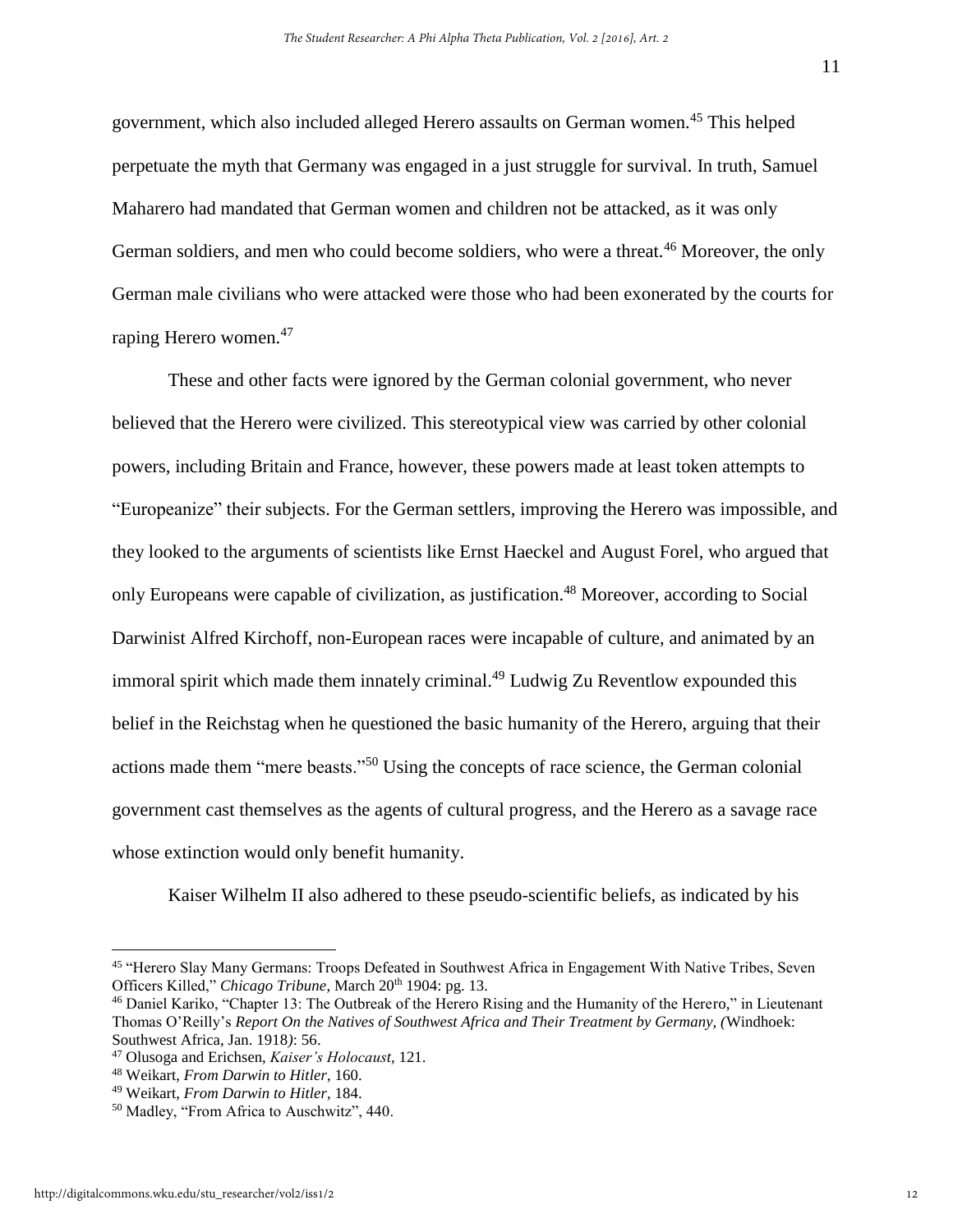approval of the *Schutztruppes'* harsh policies against the Herero. In a speech before the Reichstag on November 8<sup>th</sup> 1905, Wilhelm II argued that the Herero rebellion represented a threat to Germany's colonial protectorates, and that the nation was indebted to the *Schutztruppe* for their actions.<sup>51</sup> Wilhelm II expressed similar sentiments during the Boxer rebellion, where he encouraged the German army to massacre Chinese rebels.<sup>52</sup> These overt calls for violent reprisal inspired European observers to begin referring to Germans as "Huns," thus perpetuating the myth that Imperial Germany was uniquely militaristic in its colonial policy.<sup>53</sup>

Despite the Kaiser's enthusiastic call for retaliation against the Herero, the German army underestimated their adversary. Early in the campaign, Governor Theodor Leutwein led the *Schutztruppe* against the Herero at Owikokera on March 13<sup>th</sup> 1904.<sup>54</sup> The Herero ambushed the *Schutztruppe*, firing from elevated defensive positions, resulting in the death of seven German officers, and 19 soldiers. <sup>55</sup> Casualties became so heavy that by January 1905 *The Press* reported that ten percent of the Schutztruppe had died.<sup>56</sup> The Herero's early successes were astounding in light of their lack of supplies. Referring to the beginning of the rebellion, Heinrich Tjaherani, the youngest son of the Omaruru Herero Chief Tjaherani, noted that most Herero had less than twenty cartridges for their rifles.<sup>57</sup> The German army was better supplied and provisioned, however they lacked the Herero's knowledge of the terrain and their motivation for war, thus ensuring their early defeats. In a letter to Governor Leutwein dated March 6<sup>th</sup> 1904, Samuel Maharero noted that it was the Germans who were solely responsible for the conflict, and that it

<sup>&</sup>lt;sup>51</sup> Kaiser Wilhelm II, "The Kaiser on Southwest Africa: Reichstag Speech by Wilhelm II," (November 28<sup>th</sup> 1905): 1 <sup>52</sup> Weikart, *From Darwin to Hitler*, 202.

<sup>53</sup> Olusoga and Erichsen, *Kaiser's Holocaust*, 105-106.

<sup>&</sup>lt;sup>54</sup> Chicago Daily Tribune, March 20<sup>th</sup> 1904, 13.

<sup>&</sup>lt;sup>55</sup> Chicago Daily Tribune, March 20<sup>th</sup> 1904, 13.

<sup>56</sup> "The Herero Rebellion: What the War is Costing Germany," *The Press* January 18th 1905, 7.

<sup>57</sup> Heinrich Tjaherani, "Chapter 13: The Outbreak of the Herero Rising and the Humanity of the Herero," in Lieutenant Thomas O'Reilly's *Report On the Natives of Southwest Africa and Their Treatment by Germany, (*Windhoek: Southwest Africa, Jan. 1918*)*: 58.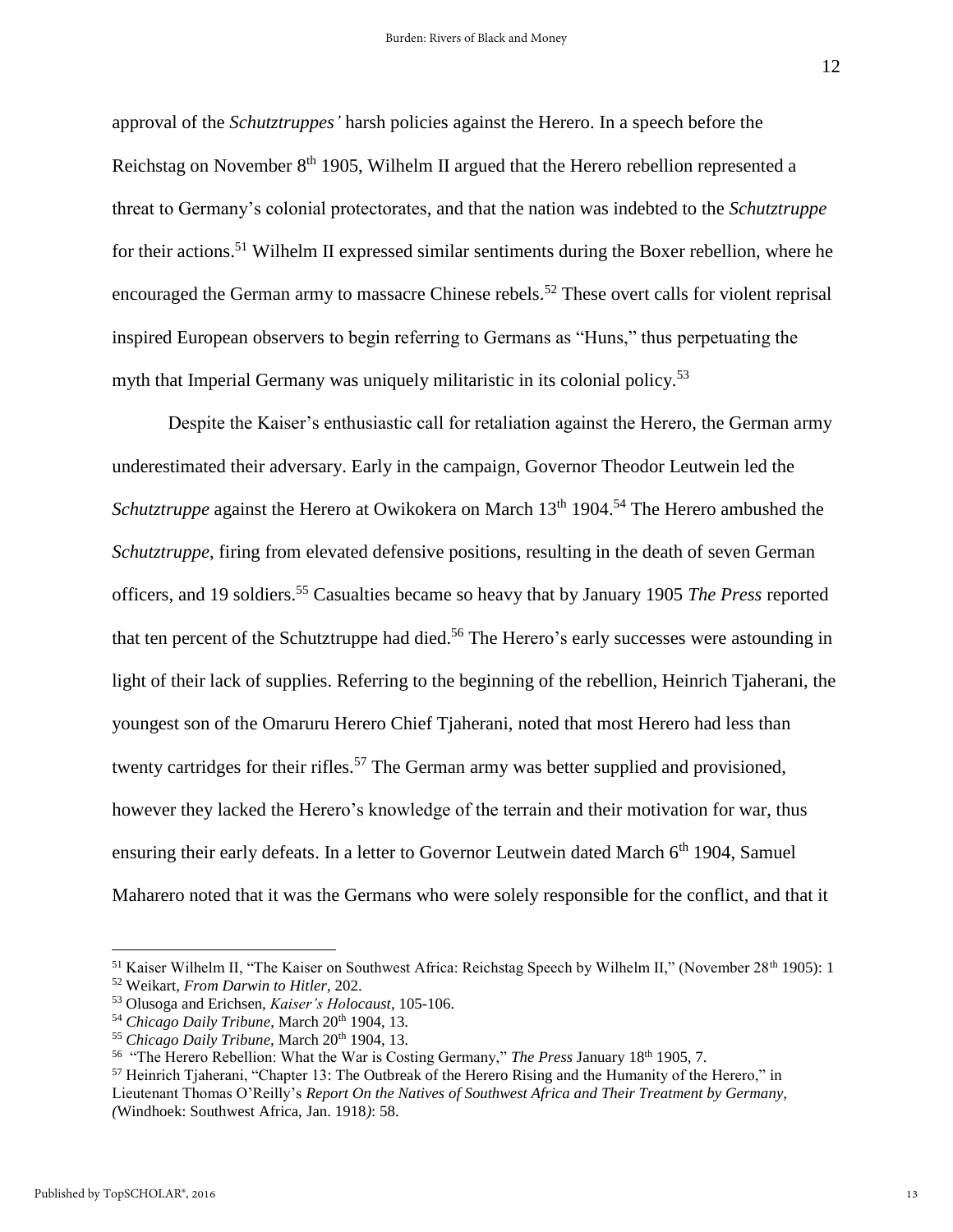would be better to face death than continue living under German oppression.<sup>58</sup> Unfortunately for Maharero, this worst case scenario would come to pass, and his people would almost cease to exist.

Embarrassed by the setbacks the *Schutztruppe* were facing, Wilhelm II removed Governor Leutwein from the field and appointed General Adrian Dietrich Lothar Von Trotha as his replacement on June 11<sup>th</sup> 1904.<sup>59</sup> Von Trotha was an experienced colonial fighter, serving in both the Boxer rebellion and in the campaign to pacify German East Africa.<sup>60</sup> Upon his arrival Von Trotha immediately changed the German campaign from a policy of pacification and disenfranchisement to one of extermination. This new policy was made immediately clear to Governor Leutwein who asked that Von Trotha spare enough Herero to be used as forced labor.<sup>61</sup> In response, Trotha assured Leutwein that his intimate knowledge of Africans had convinced him that only force could remove the threat they posed to further German settlement.<sup>62</sup>

Von Trotha's assertion that he had "studied" Africans enough to characterize them as savages echoes the argument posed by Social Darwinists like Wilhelm Schallmeyer, who reasoned that destruction of the racially inferior was a necessary prerequisite for the superior race to assume dominance of the world.<sup>63</sup> Alongside of the focus on racial struggle, Von Trotha's call for violent reprisal echoed Ratzel, who reasoned that conflict between Europeans and native peoples was an essential component of human evolution.<sup>64</sup> Until Von Trotha's arrival in

<sup>58</sup> Samuel Maharero to Theodor Leutwein, 3-6-1904, in "Chapter 13: The Outbreak of the Herero Rising and the Humanity of the Herero," of Lieutenant Thomas O'Reilly's *Report On the Natives of Southwest Africa and Their Treatment by Germany, (*Windhoek: Southwest Africa, Jan. 1918*)* 56.

<sup>59</sup> Olusoga and Erichsen, *Kaiser's Holocaust*, 138.

<sup>60</sup> Olusoga and Erichsen, *Kaiser's Holocaust*, 139.

<sup>61</sup> Gewald, "The Great General of the Kaiser," 69.

<sup>62</sup> Gewald, "The Great General of the Kaiser," 69.

<sup>63</sup> Richard Weikart, "Progress Through Racial Extermination," *German Studies Review,* Vol. 26, No. 2 (May 2003): 283.

<sup>64</sup> Weikart, *From Darwin to Hitler*, 197.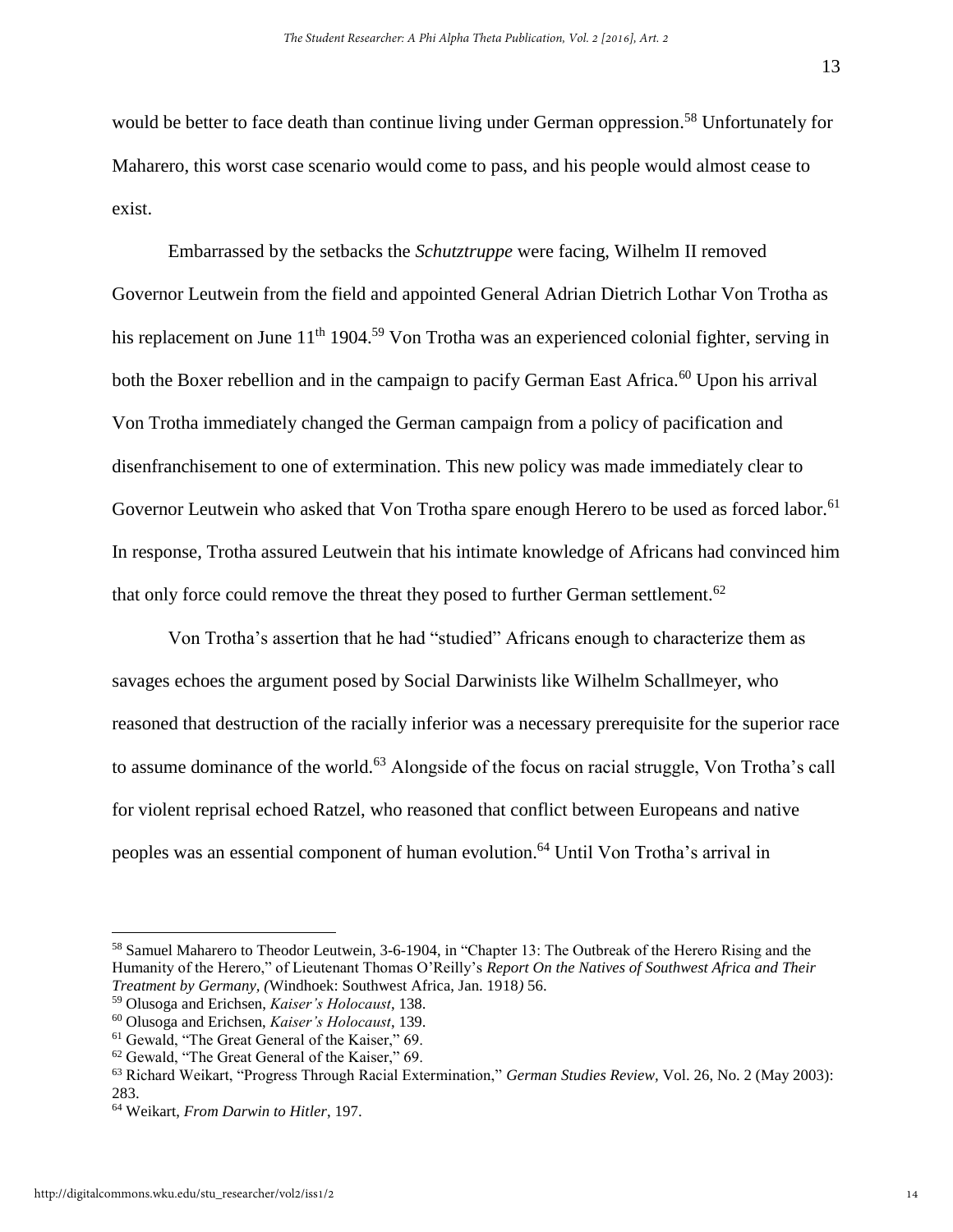Southwest Africa, no one, not even Governor Leutwein, had expressed a desire to see the Herero exterminated. In fact the majority of colonists agreed with Governor Leutwein that the Herero should be defeated but retained as slaves.<sup>65</sup> However, Von Trotha did not answer to Leutwein or the German colonial office in Berlin, he was accountable only to Kaiser Wilhelm II and the Chiefs of the German General Staff.<sup>66</sup> Their approval of Von Trotha's violent campaign was made clear by the Kaiser, who thanked him for his suppression of the Herero uprising.<sup>67</sup> In short, the racist pseudo-science which motivated European colonialism was given new vitality by the arrival of Von Trotha, who would now bring the "great racial struggle" to its conclusion.

On August 4th 1904, Von Trotha and 6000 *Schutztruppe*, supported by artillery and Maxim machine guns, surrounded the Herero encampment at the Waterberg plateau. For Von Trotha this was intended to be the knockout blow, as nearly all of the 40,000 Herero who joined Samuel Maharero in rebellion were encamped there.<sup>68</sup> Rather than preparing for an attack, the Herero had retired to the Waterberg in preparation for efforts to negotiate with the Germans for peace.<sup>69</sup> Instead of peace the Herero awoke on the morning of August  $11<sup>th</sup> 1904$  to the sound of artillery fire, which continued to pound their huts even after the Herero army took to the field.<sup>70</sup> As a result, innocent Herero women and children were blown apart.<sup>71</sup> When the Herero nearly overran the German artillery positions the Maxim machineguns were brought forward, forcing Maharero to order the retreat to the Omaheke desert.<sup>72</sup> It was at this point that Von Trotha

<sup>65</sup> Theodor Leutwein, "Chapter 13: The Outbreak of the Herero Rising and the Humanity of the Herero," in Lieutenant Thomas O'Reilly's *Report On the Natives of Southwest Africa and Their Treatment by Germany, (*Windhoek: Southwest Africa, Jan. 1918*)* 56.

<sup>66</sup> Olusoga and Erichsen, *Kaiser's Holocaust,* 139.

<sup>67</sup> Gewald, "The Great General of the Kaiser," 71.

<sup>68</sup> Namibia1on1.com: "Battle of the Waterberg," 5.

<sup>69</sup> Olusoga and Erichsen, *Kaiser's Holocaust,* 143.

<sup>70</sup> Namibia101.com "Battle of the Waterberg, 11 August 1904," 7.

<sup>71</sup> Olusoga and Erichsen, *Kaiser's Holocaust*, 145.

<sup>72</sup> "Battle of the Waterberg," 6.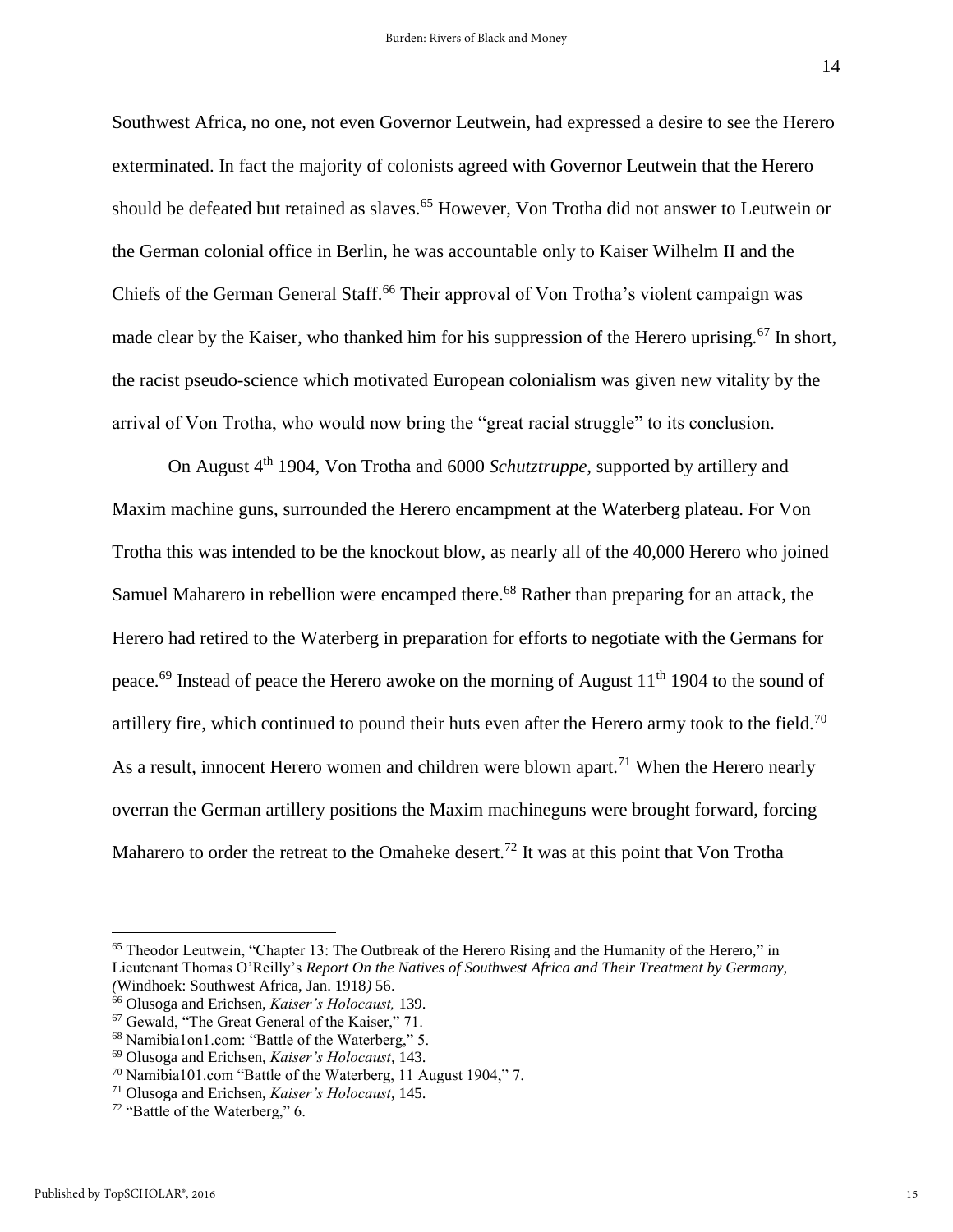initiated policies which were new to European colonialism, and which would pave the way for the future atrocities of WWII.

As the Herero retreated into the Omaheke desert, Von Trotha ordered the *Schuttruppe* to block all exits, and sent others into the desert to prevent the Herero from accessing waterholes.<sup>73</sup> This ensured that the Herero, who were forced to flee into the Omaheke without any provisions, would soon succumb to dehydration. When the *Schutztruppe* came across the Herero men, women and children lying near death, they were instructed by Von Trotha to finish them off with bayonets and clubs.<sup>74</sup> Major Ludwig Von Estorff, who questioned the wisdom of massacring the Herero, asked Von Trotha if it wouldn't be better to take captives.<sup>75</sup> Von Trotha reiterated his assertion that no Herero could be allowed to survive due to the threat it posed to the German settlers.<sup>76</sup>

After weeks hiding in the Omaheke some Herero began walking into German camps in an attempt to surrender. The *Schutztruppe* welcomed them into their encampments, and then shot them down. Gerard Omaheke recounts how he and several other Herero fighters were shot after surrendering, and that it was only by lying under the corpses of his fellow Herero that his life was spared.<sup>77</sup> Other incidents included the shooting of Herero men as they were ordered back into the Omaheke, as Manuel Timbu, a Rehoboth guide for the Germans recounts.<sup>78</sup> These brutal tactics occurred after the Herero had been defeated and were attempting to flee to safety in British Beuchanaland. However, Von Trotha relied on the theories of Social Darwinists and

<sup>73</sup> Gewald, "The Great General of the Kaiser," 70.

<sup>74</sup> Manuel Timbu, "Chapter 15: How the Herero Were Exterminated," in Lieutenant Thomas O'Reilly's *Report On the Natives of Southwest Africa and Their Treatment by Germany, (*Windhoek: Southwest Africa, Jan. 1918*)*: 63.

<sup>75</sup> Olusoga and Erichsen, *Kaiser's Holocaust,* 170-171.

<sup>76</sup> Olusoga and Erichsen, *Kaiser's Holocaust,* 171.

<sup>77</sup> Gerard Kamaheke, "Chapter 15: How the Herero Were Exterminated," in Lieutenant Thomas O'Reilly's *Report On the Natives of Southwest Africa and Their Treatment by Germany, (*Windhoek: Southwest Africa, Jan. 1918), 71. <sup>78</sup> Olusoga and Erichsen, *Kaiser's Holocaust,* 164.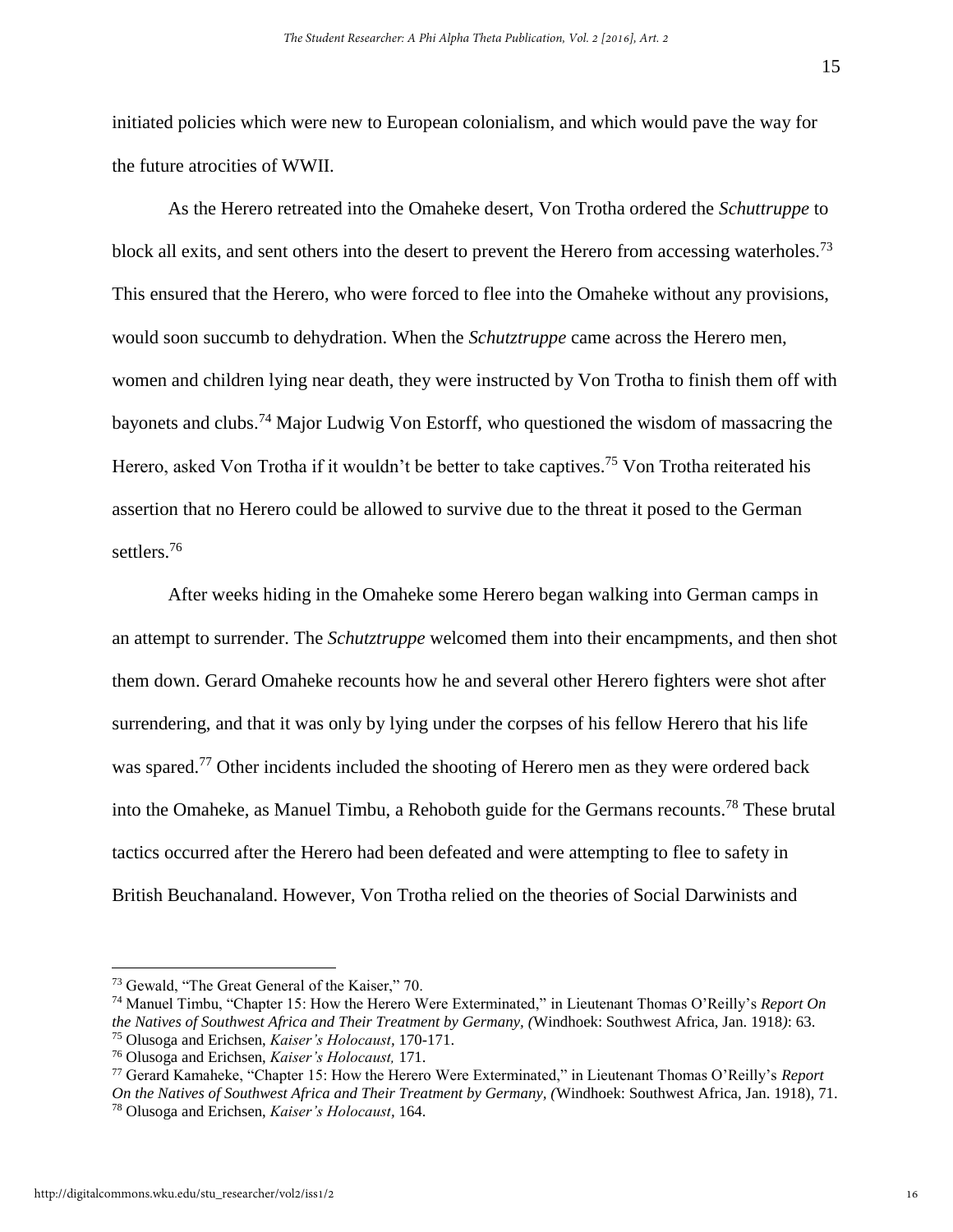Eugenicists to reason that anyone who challenged the German *Volk* could be exterminated.<sup>79</sup>

Von Trotha was not alone in conceptualizing the Herero rebellion as a racial struggle for survival. The soldiers who guarded the Omaheke desert, and pursued the Herero looked at the war as a "struggle between life and death."<sup>80</sup> Manuel Timbu's account of his refusal to stab an emaciated Herero woman to death is but one example of how "the racial struggle" would be fought. Upon Timbu's refusal, a German soldier grabbed the Herero woman and pulled her into his bayonet, and then thrust the blade into Timbu's face, saying that this was the only way to deal with Africans.<sup>81</sup> Even worse acts of barbarism were committed by the *Schutztruppe*, as Jan Cloetz recounts how the Germans, laughing as they did so, threw a Herero infant around like a ball, before tossing it on a bayonet.<sup>82</sup> By January 1905 the violence perpetrated against the Herero had reached its apex, as Von Trotha and his superiors justified terrorism and brutality as a means of ensuring German survival.<sup>83</sup>

Von Trotha's terroristic and inhumane tactics were firmly spelled out in his October 2nd 1904 extermination order. Von Trotha argued that the Herero were no longer German subjects, and asserted that every Herero within German borders would be killed on sight.<sup>84</sup> Under this order, any German soldiers who brought in Herero chiefs for execution would receive 1,000 marks, with 5,000 being offered for Samuel Maharero.<sup>85</sup> One month later Count Christoph Ludwig Franz Otto Stillfried conducted a study of the Herero campaign, which culminated in

<sup>79</sup> Weikart, *From Darwin to Hitler*, 206.

<sup>&</sup>lt;sup>80</sup> Tilman Dedering, "The German-Herero War of 1904: Revisionism of Genocide or Imaginary Historiography?," *Journal of Southern African Studies*, Vol. 19, No. 1, Special Issue: Namibia: Africa's Youngest Nation (Mar., 1993), 84.

<sup>81</sup> Manuel Timbu, "Chapter 15: How the Herero Were Exterminated," in Lieutenant Thomas O'Reilly's *Report On the Natives of Southwest Africa and Their Treatment by Germany, (*Windhoek: Southwest Africa, Jan. 1918), 63. <sup>82</sup> Jan Cloete, "Chapter 15: How the Herero Were Exterminated," in Lieutenant Thomas O'Reilly's *Report On the Natives of Southwest Africa and Their Treatment by Germany, (*Windhoek: Southwest Africa, Jan. 1918), 64-65. <sup>83</sup> Gewald, "The Great General of the Kaiser," 72.

<sup>84</sup> Lothar Von Trotha, *Extermination Order,* Oct. 2nd 1904, 1.

<sup>85</sup> Von Trotha, *Extermination Order,* 1.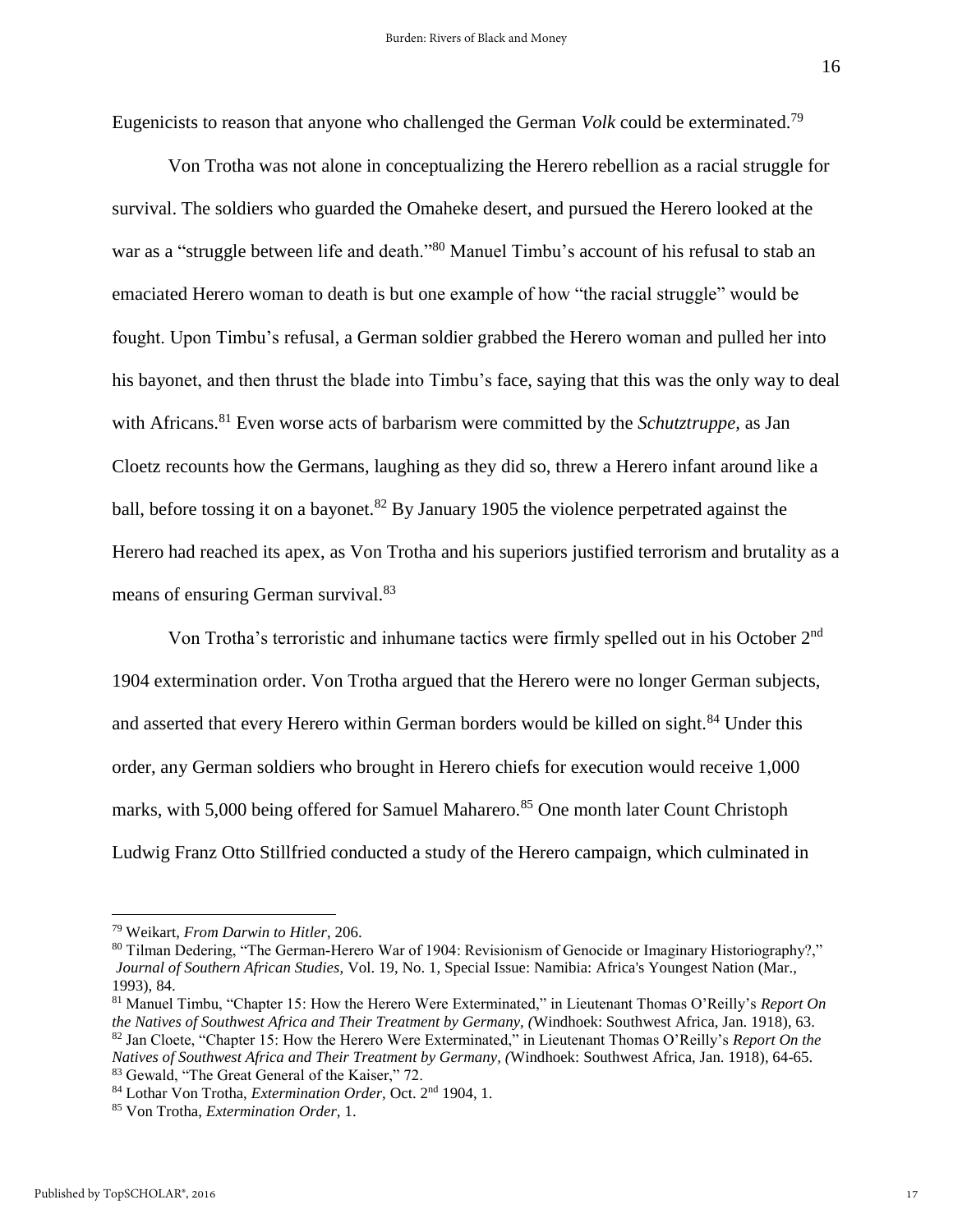*The Stillfried Report*. Count Stillfried argued that the Herero should be rounded up and placed in concentration camps, where they would be used as slaves for colonial works projects.<sup>86</sup> The *Stillfried Report* came at an opportune time for Von Trotha, as the Social Democrats had begun calling for his removal in December 1904.<sup>87</sup> In response to this pressure Wilhelm II ordered Von Trotha back to Germany, and sent Friedrich Von Lindequist to Southwest Africa as its first nonmilitary governor. Under Lindequist the recommendation of the *Stillfriend Report* would be enacted, and Von Trotha's exterminatory policies continued, as the surviving Herero were ushered into concentration camps.

The Herero at the Swakopmund concentration camp were forced to work on the Luderitz to Aus railroad under brutal conditions, with women being forced to pull heavy wooden carts along the rail lines like oxen.<sup>88</sup> At each of the prisons the maximum ration allowance was a meager 500 grams of rice or flour per day, with women and children often receiving less than 250 grams.<sup>89</sup> From November 1905 to April 1907 the Herero were forced to live in the unsanitary concentration camps, where both disease and the elements caused massive mortality. Samuel Kariko, who was interred at the Shark Island concentration camp outside of Windhoek, stated that the Herero were left to lie in their filth, and whenever food was brought in they would almost trample one another to get to it.<sup>90</sup> The dead were often left for days within the prison, and when finally moved they were thrown into Luderitz Bay for the sharks to devour.<sup>91</sup>

By the end of 1905 only 15,000 Herero out of a former nation of 80,000 remained alive.<sup>92</sup>

<sup>86</sup> Olusoga and Erichsen, *Kaiser's Holocaust*, 160.

<sup>87</sup> Olusoga and Erichsen, *Kaiser's Holocaust,* 173.

<sup>88</sup> Olusoga and Erichsen, *Kaiser's Holocaust*, 167.

<sup>89</sup> Olusoga and Erichsen, *Kaiser's Holocaust,* 165.

<sup>90</sup> Samuel Kariko, "Chapter 20: The Treatment of the Hottentots in War, and of the Herero and Hottentots After Surrender," in Lieutenant Thomas O'Reilly's *Report On the Natives of Southwest Africa and Their Treatment by Germany, (*Windhoek: Southwest Africa, Jan. 1918), 101.

<sup>&</sup>lt;sup>91</sup> Samuel Kariko, "The Treatment of the Hottentots in War," 101.

<sup>92</sup> Weikart, "Progress Through Racial Extermination," 279.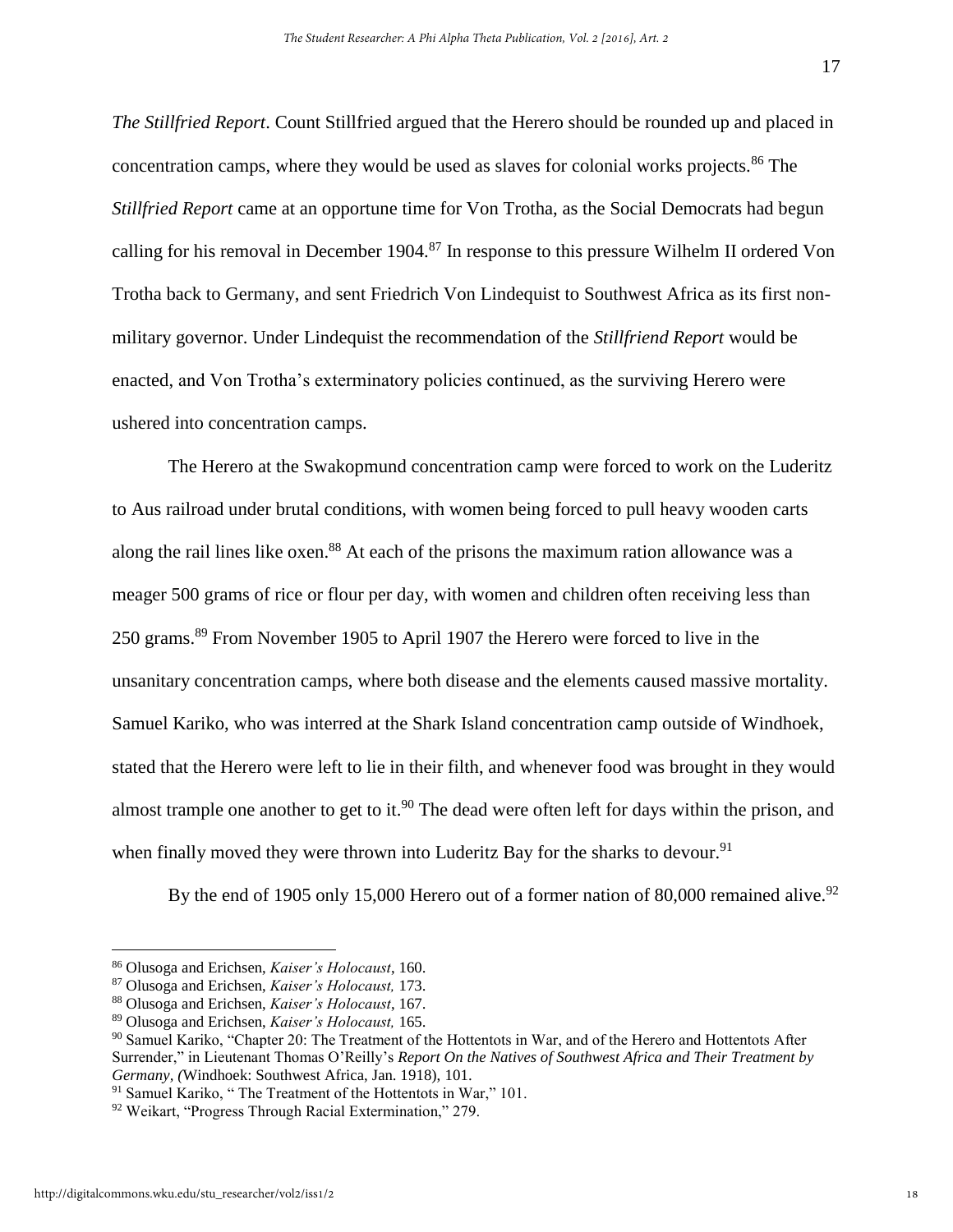Only Swakopmund's concentration camp kept any records of the death toll, noting that forty percent of the Herero were dead within four months of their incarceration.<sup>93</sup> From 1907 until 1915, when the British seized Southwest Africa, the Herero's impoverishment forced them to return to servile labor. Governor Lindequist's proclamation, which was read to the Herero in December 1905, noted that they were the sole cause of the rebellion, and now had to serve the German settlers if they wished to remain in the colony.<sup>94</sup> In short, the concentration camps were closed to silence the objections of the Social Democrats, and to ensure that enough Herero remained alive to be a servile labor force. Even after the concentration camps closed, and knowledge of their diminished numbers came to light, the German colonists continued to mistreat and murder the Herero for trifling offenses.<sup>95</sup> For the Germans enslaving and brutalizing the Herero was not antithetical to their labor needs. The Herero defeat in the "great evolutionary struggle" for survival proved that they were destined for extinction, and thus their deaths through forced labor or brutal punishment were considered a positive good for human evolution.<sup>96</sup>

### III: The Legacy of German Southwest Africa

*"The exercise of violence with crass terrorism and even with gruesomeness, was and is my politic. I destroy the African tribes with streams of blood and streams of money. Only following this cleansing can something new emerge which will remain."- Franz Von Trotha.<sup>97</sup>*

With the end of WWI on November 11<sup>th</sup> 1918 the victorious allies took Germany's colonies. Using German records at Windhoek, the Southwest African capital, the British had

<sup>93</sup> Olusoga and Erichsen, *Kaiser's Holocaust*, 167.

<sup>94</sup> Frederich Lindequist, "Chapter 20: The Treatment of the Hottentots in War, and of the Herero and the Hottentots After Surrender," in Lieutenant Thomas O'Reilly's *Report On the Natives of Southwest Africa and Their Treatment by Germany, (*Windhoek: Southwest Africa, Jan. 1918), 103.

<sup>95</sup> Olusoga and Erichsen, *Kaiser's Holocaust*, 263.

<sup>96</sup> Weikart, *From Darwin to Hitler,* 173.

<sup>&</sup>lt;sup>97</sup> Gewald, "The Great General of the Kaiser," 70.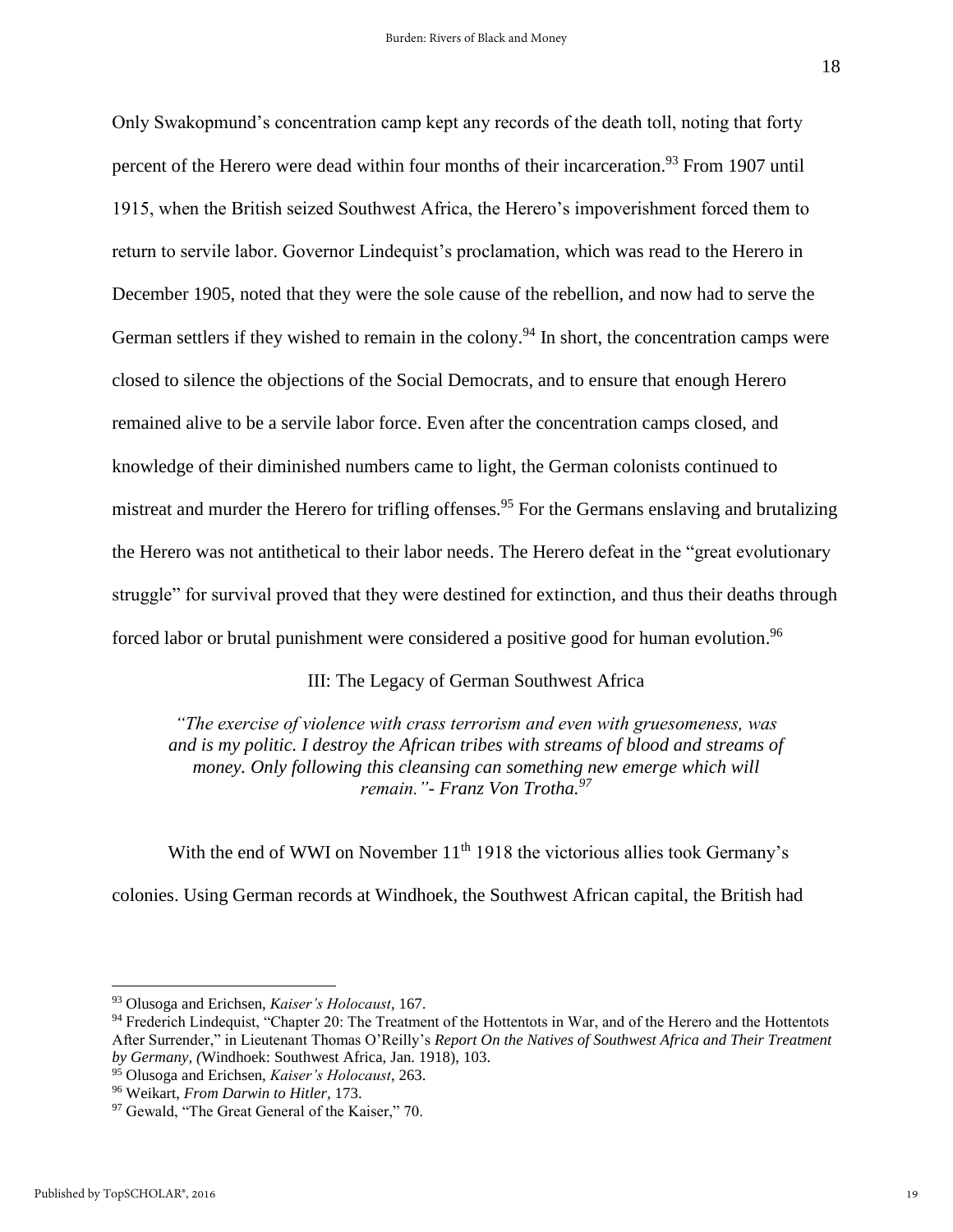begun to compile evidence on German brutality in Southwest Africa as early as 1917.<sup>98</sup> The British seizure of Southwest Africa in 1915, and the copious records kept by the colonial government, aided Lieutenant O'Reilly in his preparations of this "blue book" which legitimized the British seizure of Germany's colonies. While condemning the Germans for their mistreatment of the Herero, O'Reilly reasoned that German brutality represented their failure to rule benevolently over an inferior race, rather than a violation of the basic humanity of the Herero.<sup>99</sup> In short, Germany's failure to live up to the European paternalist conception of colonialism meant they should not have colonies. From this standpoint, the systemic abuses that Imperial Germany perpetrated against the Herero were wrong less because they were savage and more because their intent differed from the other colonial powers. Nor was there any attention paid to the role that Social Darwinism and Eugenics played in perpetuating Imperial Germany's policies in Southwest Africa.

The Allies silence to what inspired Germany's response to the Herero rests in the general acceptance of racist pseudo-science in the early twentieth century. The British, French, Italians, and Belgians had all responded with brutality to African rebellions, and looked at their colonial charges as a source of labor and little else.<sup>100</sup> Only when it was advantageous to Britain and her allies did condemnations begin to pour in, and only as a means to discredit Germany as a colonial power. To acknowledge that Imperial Germany emulated the example of their colonial adversaries would cast doubt on the justice of European colonialism, and its purpose: the rule of the racially superior over the inferior. Britain's failure to condemn the inspiration of Germany's actions, the Social Darwinian notion of "the survival of the fittest" ensured the survival of an

<sup>98</sup> Olusoga and Erichsen, *Kaiser's Holocaust,* 260.

<sup>99</sup> Lieutenant Thomas O'Reilly, "Preface," *Report On the Natives of Southwest Africa and Their Treatment by Germany, (*Windhoek: Southwest Africa, Jan. 1918), 4.

<sup>100</sup> Pogge, "Bismarck's Colonial Policy," 202.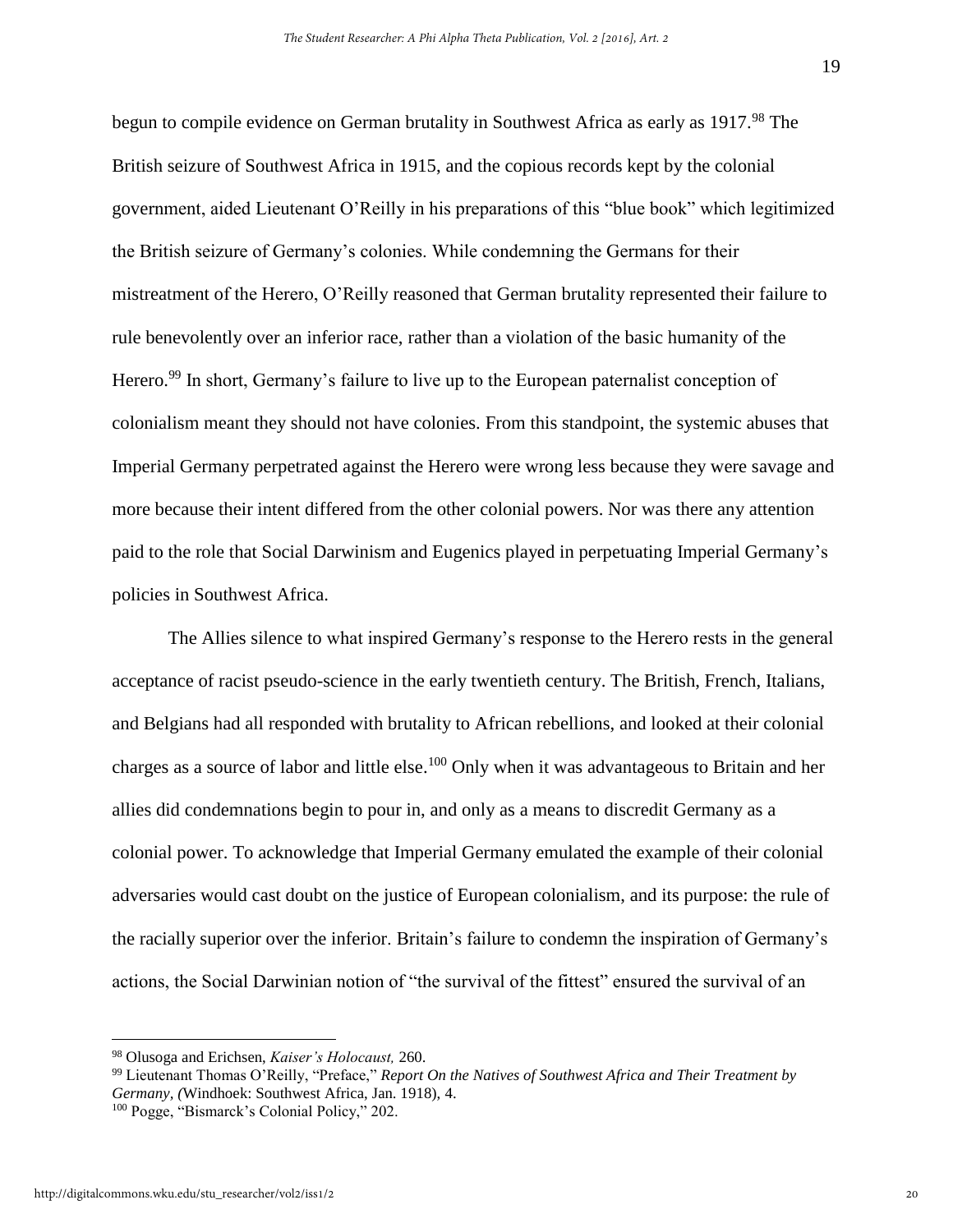ideology which based the worth of an individual on their capacity to labor in service of the greater good: the evolutionary progress and dominion of the racially superior.<sup>101</sup>

Neither the British nor Americans mentioned the fact that Britain had viewed the Herero genocide in silence, and even offered support by offering records of their own campaign against the Boers.<sup>102</sup> London and the Colonial press offices accounts of the horror being inflicted on the Herero lacked the emotional appeal and inflammatory rhetoric of accounts during WWI.<sup>103</sup> The August 23rd edition of the *Wanganui Herald* noted that British authorities had disarmed Samuel Maharero and other Herero who fled to Beuchanaland, and that 720 of the 1000 Herero held at the Swakopmund Concentration Camp had died.<sup>104</sup> Once WWI began moral outrage came to the fore, with the July 15th 1916 edition of the *Fielding Star* condemning Imperial Germany for reducing the Herero population.<sup>105</sup> This ignored the fact that over 32,000 prisoners had died in British concentration camps during the Second Boer War.<sup>106</sup> Moreover, the assertion that German settlers received proper punishment for murdering the Herero is also erroneous. Rather than the three year sentences previously administered, now the German colonists received a maximum of five years imprisonment.<sup>107</sup> In short, Britain asserts its moral superiority over Germany by the fact that it granted murderers slightly longer prison sentences.

It was equally erroneous for the United States to deplore German tactics, given the fact that exterminatory wars and policies had been waged against Native Americans since the seventeenth century.<sup>108</sup> The Pequot War was one of the first instances of "race war" in Anglo-

<sup>101</sup> Weikart, *From Darwin to Hitler,* 194.

<sup>102</sup> Lidner, "German Colonialism and the British Neighbor," 258.

<sup>&</sup>lt;sup>103</sup> "The Herero Rebellion," *Wanganui Herald* Vol. 39 Issue 11644, August 23<sup>rd</sup> 1905: pg. 5

<sup>104</sup> *Wanganui Herald,* "Herero Rebellion," 5.

<sup>&</sup>lt;sup>105</sup> "German Barbarity in Southwest Africa," *Fielding Star*, Vol. XII, Issue 2993, July 15<sup>th</sup> 1916: 1.

<sup>&</sup>lt;sup>106</sup> Stanford University, "Concentration Camps During the South African/Boer War 1899-1902," 4.

<sup>&</sup>lt;sup>107</sup> Fielding Star, "German Barbarity in Southwest Africa,": 1.

<sup>&</sup>lt;sup>108</sup> Michael Freeman, "Puritans and Pequots: The Question of Genocide," The New England Quarterly, Vol. 68 No. 2 (June 1995): 287.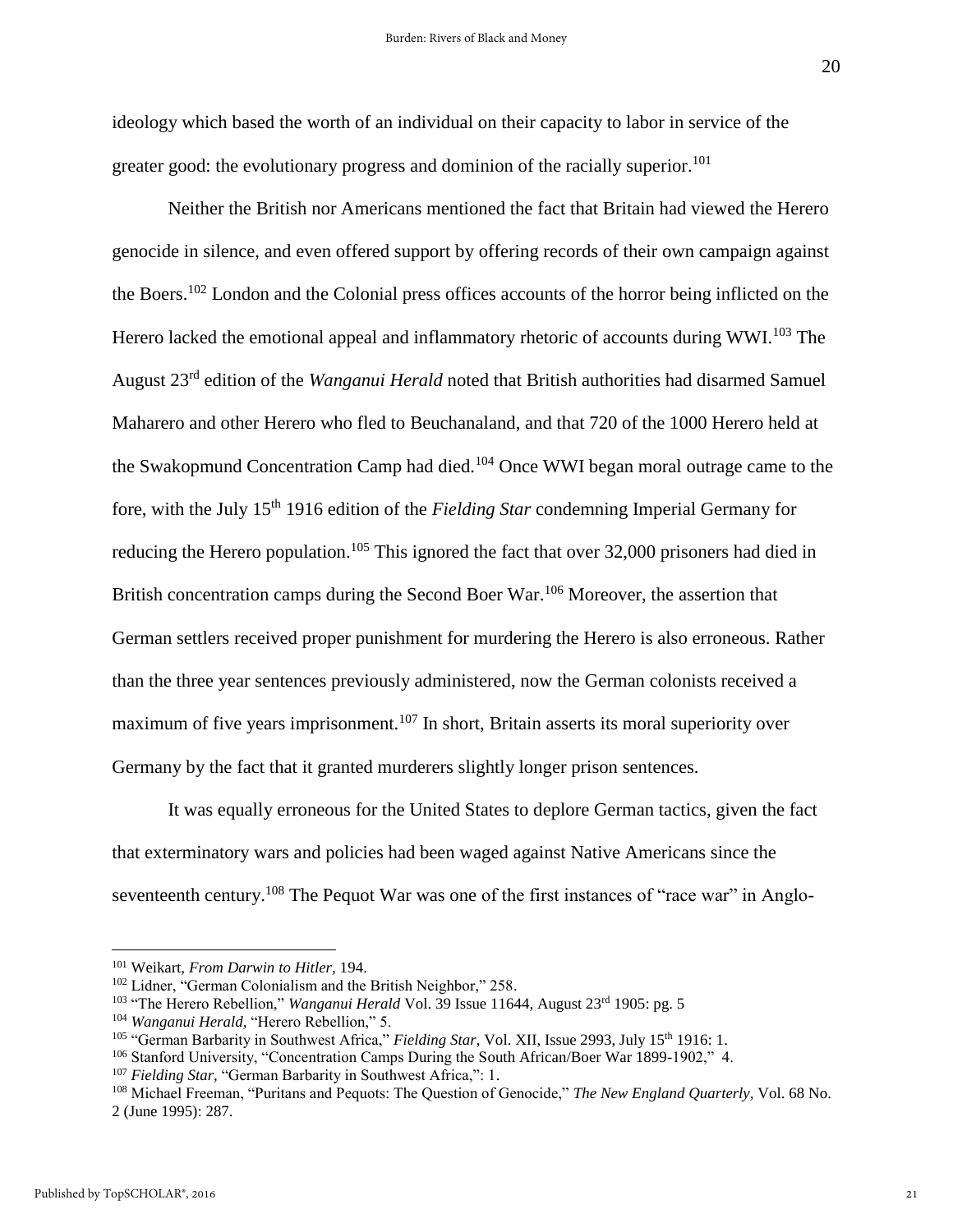American history, as the Massachusetts colonists massacred Pequot men, women and children in what became an exterminatory campaign.<sup>109</sup> The fact that the Allies used similarly deplorable tactics, and adhered to the tenets of Social Darwinism, indicates that their condemnation of Germany, while in essence accurate, is hypocrisy. Still, in spite of their inherent bias, the records that they use clearly indicate that the *Schutztruppe* articulated and followed a policy of extermination. Moreover, the tenets which made Southwest Africa possible, racist pseudoscience, found an unparalleled acceptance among the German monarchy, intelligentsia, and crown. $110$ 

The ideology of racial struggle that animated Germany's Imperial rulers and intellectuals did not disappear in the postwar years. Instead, Social Darwinism, eugenics, and race science became the font from which right wing reactionaries drew strength. The Freikorps was composed of discharged German soldiers and led by men who had participated in the Herero Genocide. Ludwig Von Maercker, Franz Ritter Von Epp, and Herman Ehrhardt had all served in Southwest Africa, and participated in the systemic murder of the Herero.<sup>111</sup> Serving under these men were future leaders of the Nazi party, including Rudolf Hess, Martin Boorman, Reinhard Heydrich, and Heinrich Himmler.<sup>112</sup> Relying on the violent ideology preached by intellectuals like Ernst Haeckel and August Forel, and the theory of the Volk, the future Nazis perfected a violently racist ideology first enacted on the colonial stage. This ideology would lead to the horrors of the Holocaust, and the systemic murder and abuse of millions of Eastern Europeans, deemed racially inferior by Hitler's Third Reich.

Despite the influence of Social Darwinian thought among the German intelligentsia and

<sup>109</sup> Freeman, "Puritans and Pequots," 279.

<sup>110</sup> Weikart, *From Darwin To Hitler,* 13.

<sup>111</sup> Olusoga and Erichsen, *Kaiser's Holocaust*, 286.

<sup>112</sup> Olusoga and Erichsen, *Kaiser's Holocaust,* 289.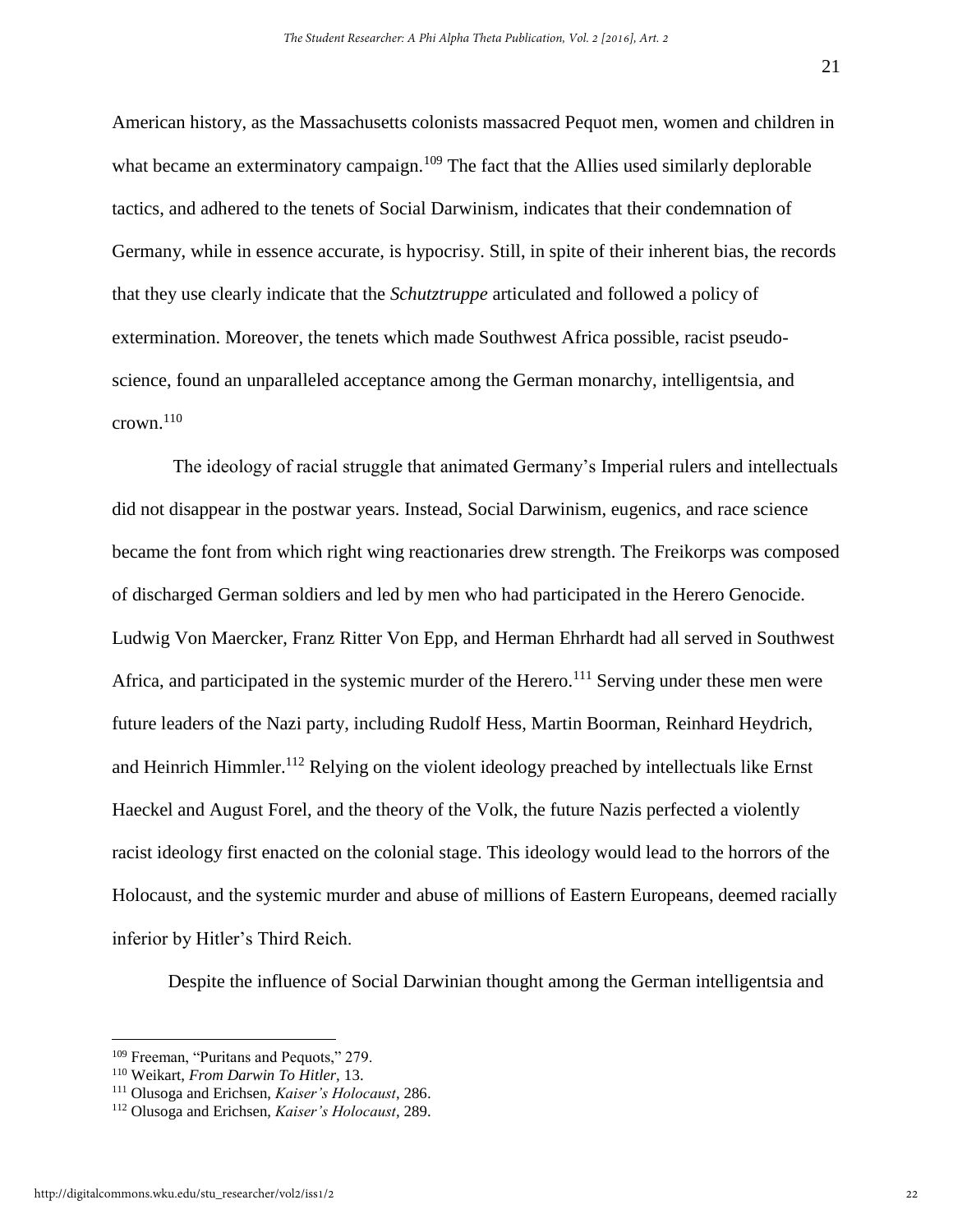their future Nazi disciples, there were voices of opposition. While the Herero were dying in concentration camps, Social Democrats like August Bebel argued that the *Schutztruppe*'s violent reaction was predicated on false reports of Herero brutality that were designed to rob them of their basic humanity.<sup>113</sup> In response, his conservative opponents in the Reichstag accused August Bebel of being a "nigger lover."<sup>114</sup> Slightly less confrontational, Dr. Arendt argued that the cause of the rebellion was secondary to removing the threat posed by the Herero to the German colonists.<sup>115</sup> The Social Democrats opposition to the treatment of the Herero was not a popular opinion among conservative circles in the government because it attempted to depict African lives as equal with those of their German overlords.

Once the Weimar Republic fell there was no longer any dissent, and Hitler was free to use his war machine to create a new world for the Aryan "master race." During the Nuremberg trials in November 1945, the military tribunal used the Holocaust and Nazi tyranny in Eastern Europe to charge the surviving leadership with crimes against humanity. Nowhere in the court's records was the Herero genocide mentioned, even though the *Schutztruppe*, like Himmler's S.S., were instructed to liquidate an entire ethnic group. As a result, the Herero Genocide became a largely forgotten episode in the long history of colonial abuses, rather than also being properly viewed as the training ground for the ideas and policies of the Third Reich.

Political amnesia became historical amnesia as exemplified by scholars like Hannah Arendt, who sought to separate the Herero genocide from the Holocaust and Nazi policies in Eastern Europe. In *The Origins of Totalitarianism*, Arendt reasoned that the Herero were a military threat to the German colonists, while Jews and Eastern Europeans were slaughtered on

<sup>113</sup> "Germans Beaten Off: Herero Inflict Heaviest Losses of Campaign, War Discussed in Reichstag," *Washington*  Post, March 20<sup>th</sup> 1904: 3.

<sup>114</sup> Olusoga and Erichsen, *Kaiser's Holocaust,* 342.

<sup>115</sup> "Germans Beaten Off," *The Washington Post,* 3.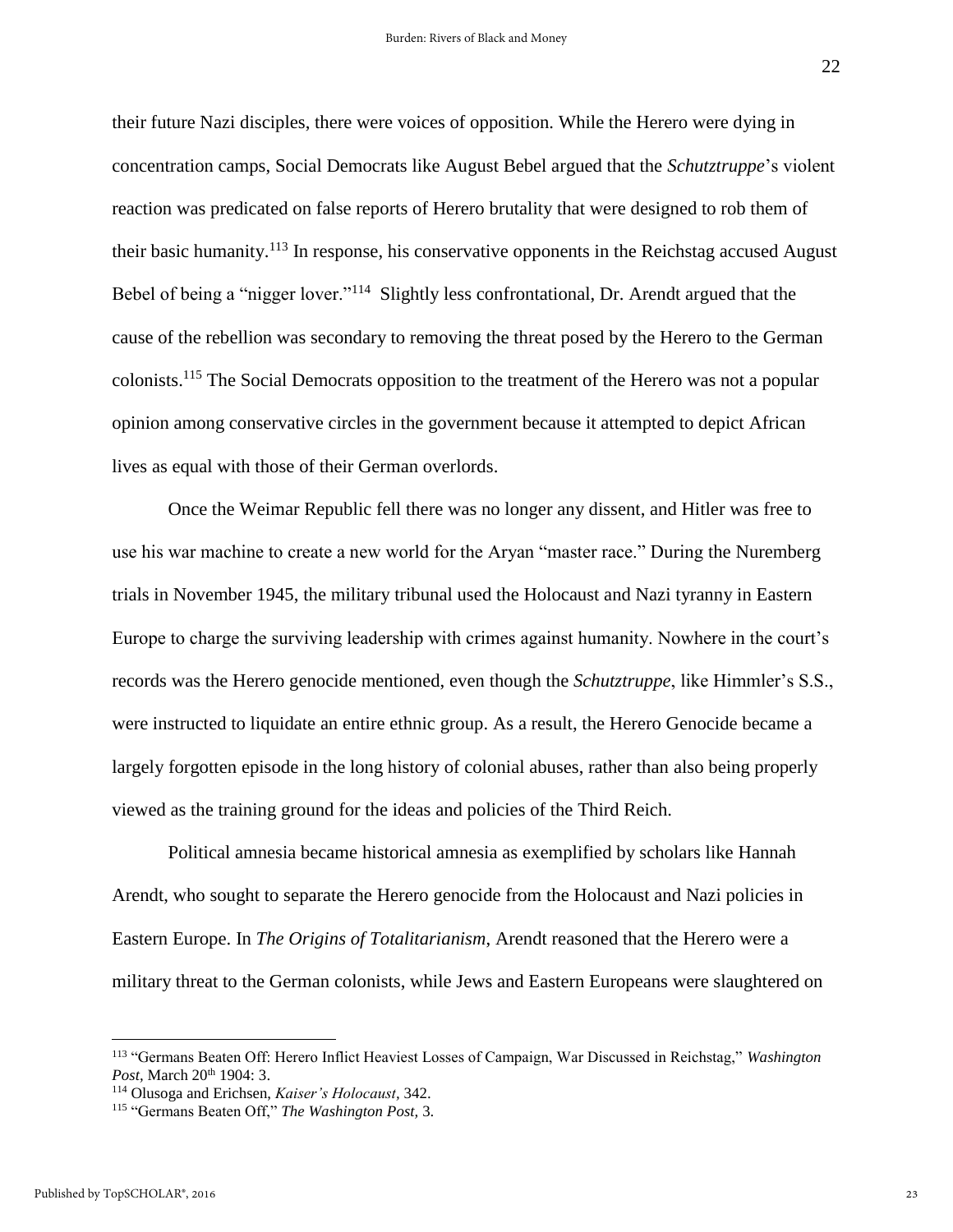the basis of an unprovoked racist ideology.<sup>116</sup> This ignores the fact that Hitler believed that Jews and Slavs were not only racially inferior, but a threat to the evolutionary progress of Germans.<sup>117</sup> Birthe Kundrus expresses his disdain for connecting the Herero genocide to Nazi policy because it perpetuates the myth that genocidal activities were unique to Germany.<sup>118</sup>

While this is certainly a valid fear, Kundrus is wrong to argue that doing so casts Germany as an aberration in European colonialism. Britain, France, Spain, Italy, and the United States also pursued genocidal or near genocidal policies, and these are also part of the history of colonialism. However, denying the connection between the Herero and Nazi policy in WWII ignores the fact that the Third Reich was inspired by Imperial German policy, and by consequence, other colonial powers. When Hitler looked to Eastern Europe he referred to the American West, and the massacre of Native Americans, as a model for emulation.<sup>119</sup> While it is undoubtedly uncomfortable to compare the Allied powers to the Nazis, this should not prevent comparisons from being made when they are warranted. Only through recognizing what created horrors like the Herero genocide and Nazism can humanity progress beyond the ideology that inspires genocide, which includes racist pseudo-science and the debasement of socio-cultural differences.

Karla Poewe is another scholar whose discomfort with connecting colonialism and Nazism causes her to arrive at inaccurate conclusions. Poewe asserts that Von Trotha's extermination order was a tool of psychological warfare, therefore its theoretical basis precludes

<sup>116</sup> Dirk A. Moses, "Hannah Arendt, Imperialisms, and the Holocaust," in *German Colonialism: Race, the Holocaust, and Postwar Germany,* Edited by Volker Langbehn and Mohammad Salama, (New York: Columbia University Press, 2011): 79.

<sup>117</sup> Weikart, *From Darwin to Hitler,* 227.

<sup>118</sup> Birthe Kundrus, "From The Herero to the Holocaust: Some Remarks on the Current Debate," *Africa Spectrum*  Vol. 40, No. 2 (2005): 301.

<sup>119</sup> Weikart, *From Darwin to Hitler,* 225.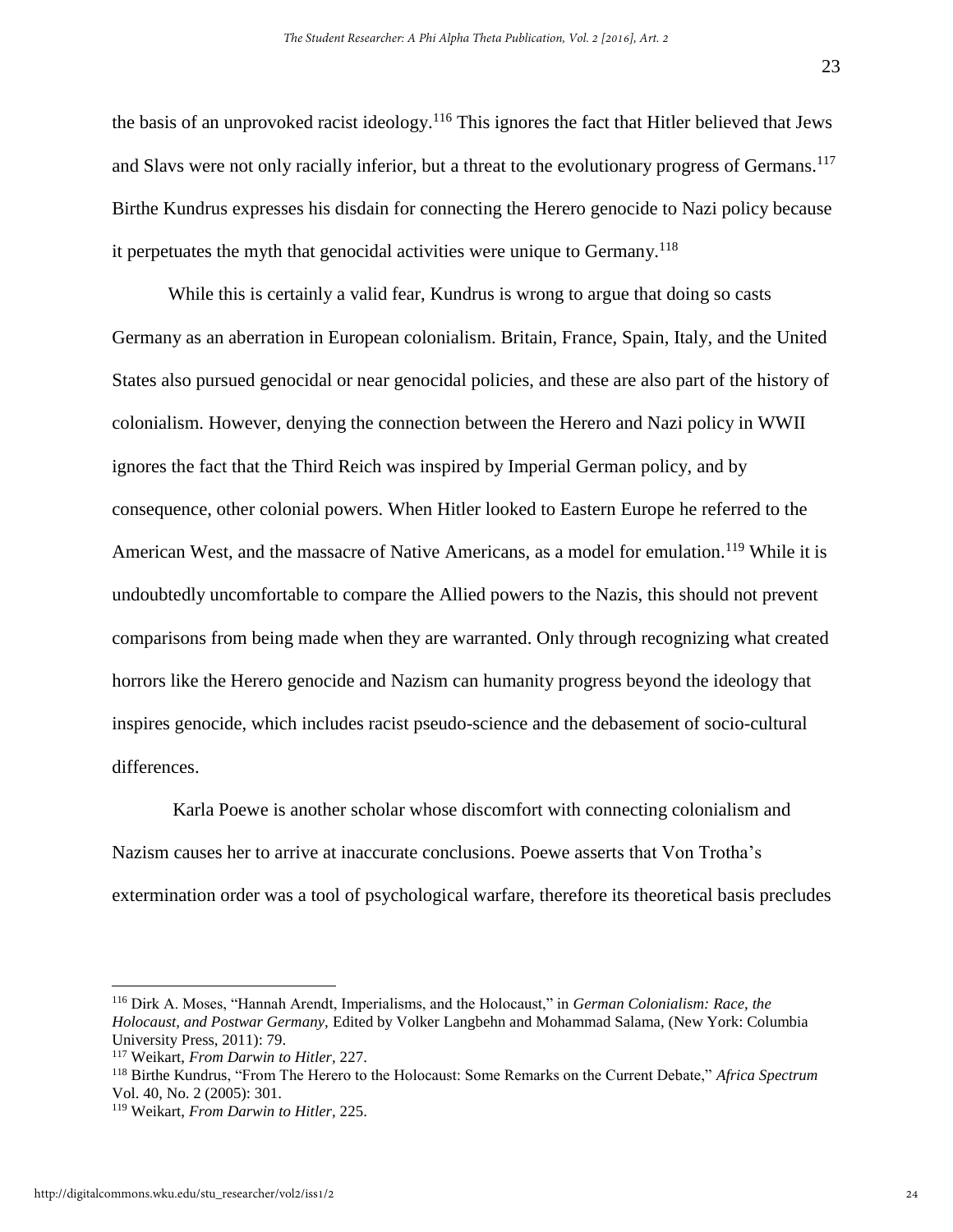the possibility of continuity between the Herero and Nazi policies in Eastern Europe.<sup>120</sup> This ignores abundant evidence that Von Trotha not only demanded the extermination of the Herero, but that he actively encouraged his soldiers to slaughter them. Moreover, Von Trotha's orders were based on the same racist pseudo-science that inspired Hitler to dehumanize Eastern Europeans. 121

In conclusion, the genocidal policies perpetrated against the Herero in German Southwest Africa marked a newfound level of violence and barbarism in the history of colonialism. Relying on the tenets of prominent racial-scientists like Ernst Haeckel, August Forel, and Wilhelm Schallmayer, Imperial Germany removed the Judeo-Christian moralistic assertions of their colonial competitors and cast the Herero as sub-humans destined only for labor or extinction. The European and American opposition to the Herero genocide was only designed to justify depriving Germany of her colonies, not a condemnation of the atrocities committed. The failure to cast these abuses as intolerable reflected the American and European desire to protect their paternalistic model of colonialism, which still retained the pseudo-scientific belief in the inferiority of non-Europeans.

This intentional amnesia allowed Hitler and the Nazis to rise to power using the same racist pseudo-science that animated Imperial Germany, and to a lesser extent, the other Imperial powers. Only with the Holocaust and the decimation of Europe did the Allied powers recognize that Social Darwinism and Eugenics created intolerable human rights abuses. Yet even while recognizing the role of racist pseudo-science in the horrors of genocide, the precursor to Nazi policy, the Herero genocide, was forgotten, and cast aside as a separate issue in colonial history.

<sup>120</sup> Kristin Kopp, "The Case For A Colonial Poland," in *German Colonialism: Race, The Holocaust, and Postwar Germany,* Edited by Volker Langbehn and Mohammad Salama: 149.

<sup>121</sup> Kopp, "Colonial Poland," 155.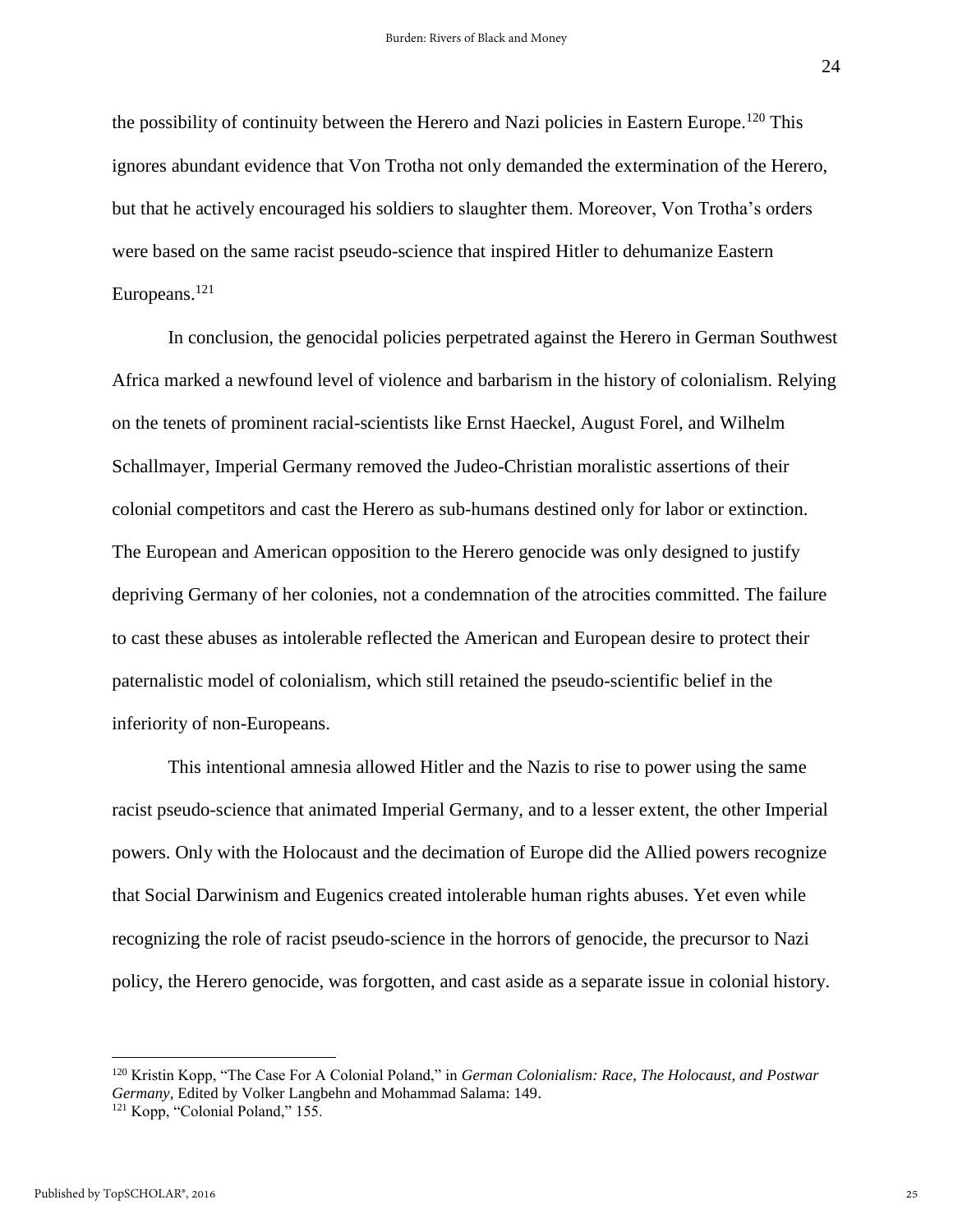To recognize the connection between the Herero genocide and the Third Reich would cast aspersions on the other former colonial powers, as they pursued similarly brutal tactics. While no atrocity is comparable to those of the Nazis, to deny that there are similarities between Imperial and Nazi Germany's policies, as well as those of the other imperial powers, creates a distorted picture which could allow future human rights abuses to occur.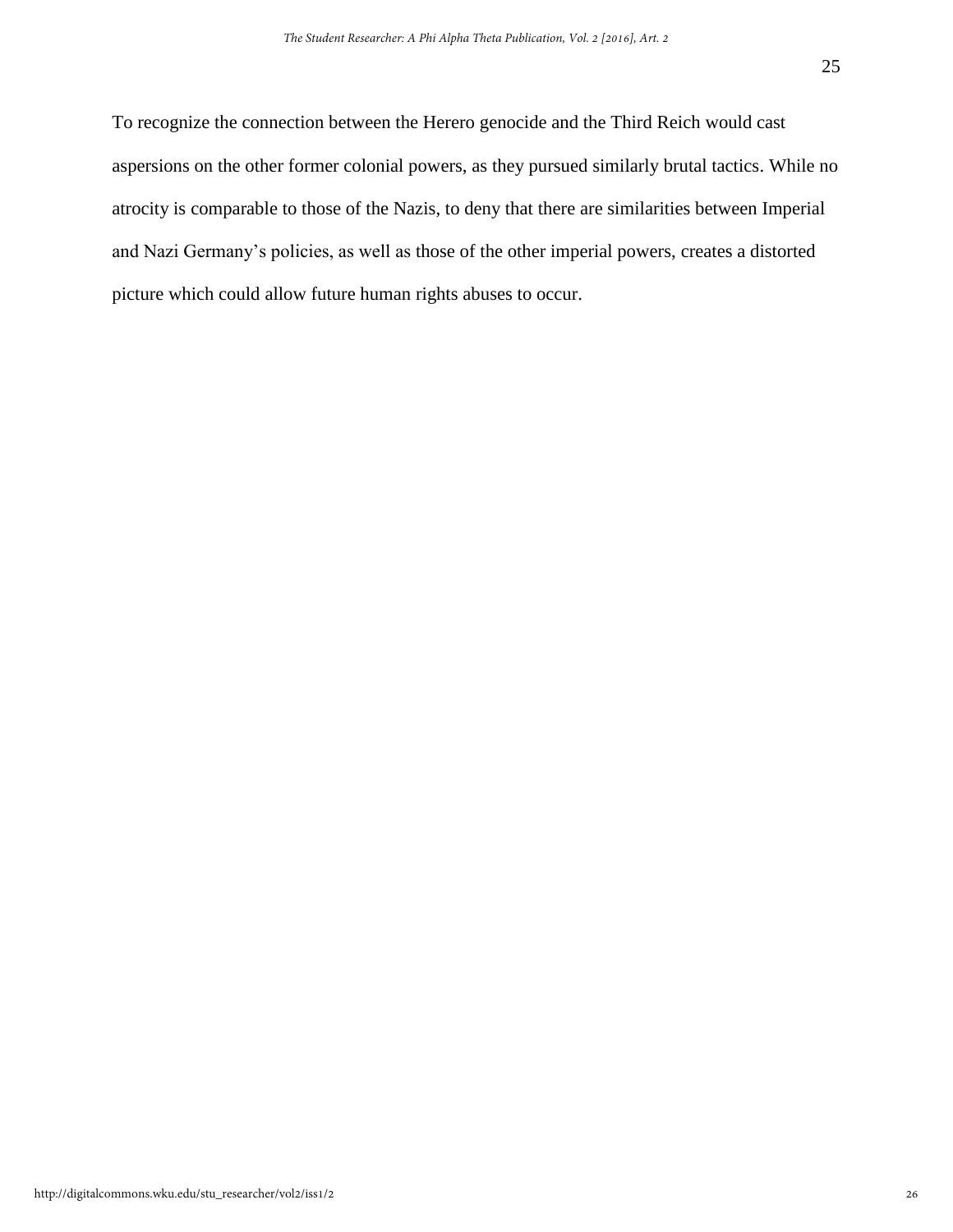#### Bibliography

#### Primary Sources

- "Alleged Brutality of German Settlers," *Grey River Argus*, (May 30<sup>th</sup> 1904): pg. 4 [http://paperspast.natlib.govt.nz/cgi](http://paperspast.natlib.govt.nz/cgi-bin/paperspast?a=d&cl=search&d=GRA19040530.2.36&srpos=39&e=-------25--26----0herero+rebellion--)[bin/paperspast?a=d&cl=search&d=GRA19040530.2.36&srpos=39&e=-------25--26----](http://paperspast.natlib.govt.nz/cgi-bin/paperspast?a=d&cl=search&d=GRA19040530.2.36&srpos=39&e=-------25--26----0herero+rebellion--) [0herero+rebellion--](http://paperspast.natlib.govt.nz/cgi-bin/paperspast?a=d&cl=search&d=GRA19040530.2.36&srpos=39&e=-------25--26----0herero+rebellion--)
- "German Barbarity in Southwest Africa," *Fielding Star*, Vol. XII, Issue 2993, (July 15th 1916): 1 [http://paperspast.natlib.govt.nz/cgi](http://paperspast.natlib.govt.nz/cgi-bin/paperspast?a=d&d=FS19160715.2.9&cl=search&srpos=41&e=-------25--26----0herero+rebellion--&st=1)[bin/paperspast?a=d&d=FS19160715.2.9&cl=search&srpos=41&e=-------25--26----](http://paperspast.natlib.govt.nz/cgi-bin/paperspast?a=d&d=FS19160715.2.9&cl=search&srpos=41&e=-------25--26----0herero+rebellion--&st=1) [0herero+rebellion--&st=1](http://paperspast.natlib.govt.nz/cgi-bin/paperspast?a=d&d=FS19160715.2.9&cl=search&srpos=41&e=-------25--26----0herero+rebellion--&st=1)
- "Germans Beaten Off: Herero Inflict Heaviest Losses of Campaign," *The Washington Post*, (March  $20^{th}$  1904): 3 [http://search.proquest.com.libsrv.wku.edu/docview/144464203/C99BE081139E4ED2PQ/](http://search.proquest.com.libsrv.wku.edu/docview/144464203/C99BE081139E4ED2PQ/11?accountid=15150) [11?accountid=15150](http://search.proquest.com.libsrv.wku.edu/docview/144464203/C99BE081139E4ED2PQ/11?accountid=15150)
- "German Misrule in Africa: British Official Report, A Damning Indictment," *Dominion*, Vol. 12 Issue 48, (Nov. 1918): 3 [http://paperspast.natlib.govt.nz/cgi](http://paperspast.natlib.govt.nz/cgi-bin/paperspast?a=d&d=DOM19181121.2.27)[bin/paperspast?a=d&d=DOM19181121.2.27](http://paperspast.natlib.govt.nz/cgi-bin/paperspast?a=d&d=DOM19181121.2.27)
- "Herero Slay Many Germans: Troops Defeated in Southwest Africa in Engagement with Native Tribes, Seven Officers Killed," *Chicago Tribune*, (March 20<sup>th</sup> 1904): pg. 13 [http://search.proquest.com.libsrv.wku.edu/docview/173316045/C99BE081139E4ED2PQ/](http://search.proquest.com.libsrv.wku.edu/docview/173316045/C99BE081139E4ED2PQ/8?accountid=15150) [8?accountid=15150](http://search.proquest.com.libsrv.wku.edu/docview/173316045/C99BE081139E4ED2PQ/8?accountid=15150)
- Kaiser Wilhelm II, "The Kaiser on Southwest Africa: Reichstag Speech by Wilhelm II," (November  $28<sup>th</sup> 1905$ ): 1 [http://germanhistorydocs.ghi](http://germanhistorydocs.ghi-dc.org/sub_document.cfm?document_id=788)[dc.org/sub\\_document.cfm?document\\_id=788](http://germanhistorydocs.ghi-dc.org/sub_document.cfm?document_id=788)
- Lothar Von Trotha, *Extermination Order,* (Oct. 2nd 1904), 1 <https://weareproudtopresent.wordpress.com/2013/11/01/the-extermination-order/>
- O'Reilly, Thomas Leslie, *Report On the Natives of Southwest Africa and Their Treatment by Germany.* Windhoek: Southwest Africa, (Jan. 1918) 1-224: <http://ufdc.ufl.edu/UF00072665/00001>
- "Savages Burn Germans Alive," Los Angeles Times, (an. 27<sup>th</sup> 1904): pg. 4 [http://search.proquest.com.libsrv.wku.edu/docview/164206005/C99BE081139E4ED2PQ/](http://search.proquest.com.libsrv.wku.edu/docview/164206005/C99BE081139E4ED2PQ/7?accountid=15150)  $7?$ accountid=15150